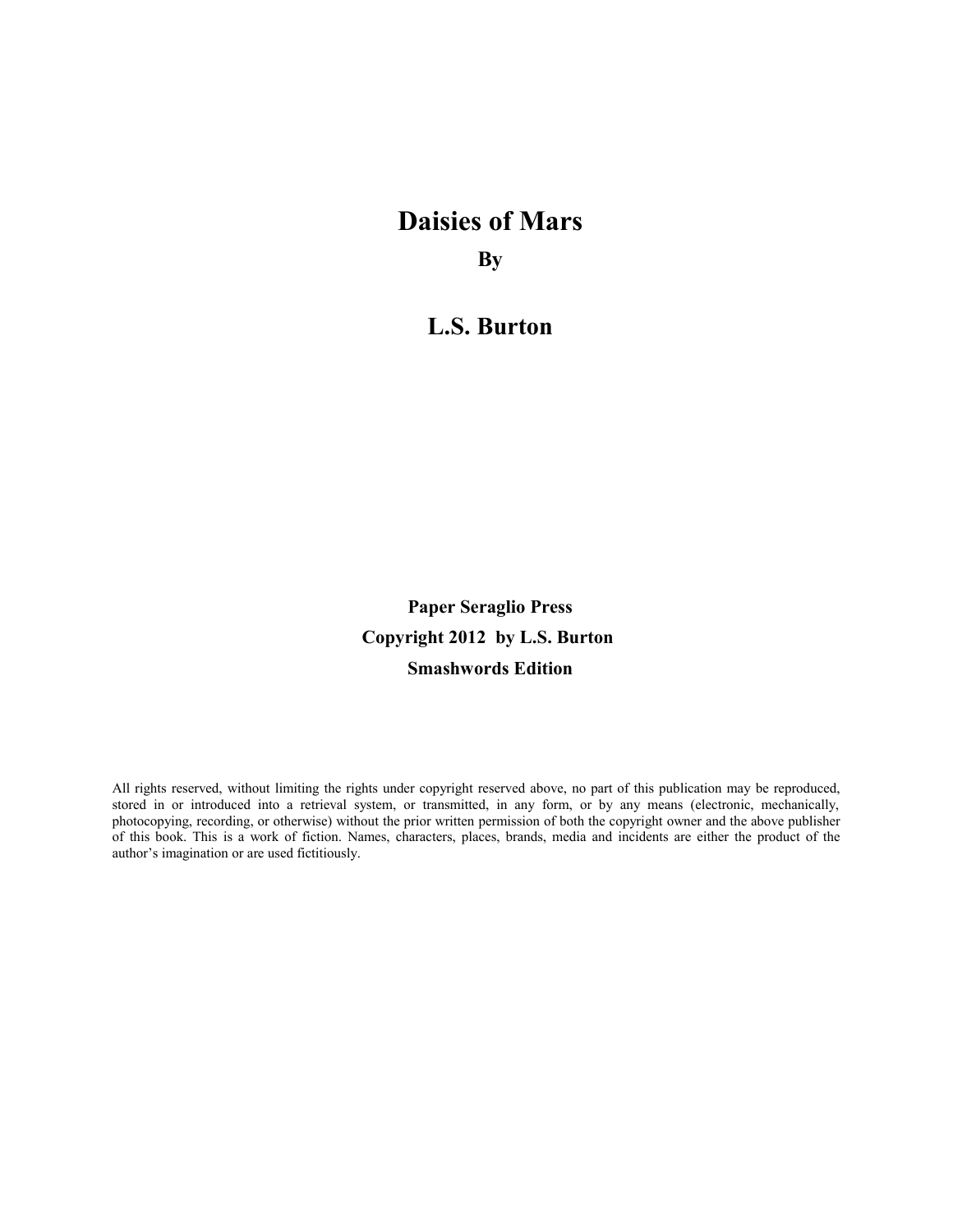## **Daisies of Mars**

Nick picked his way through the garden of rocks that lined the foot of the ridge. It was tough to stride with dignity in a bright yellow environment suit, but he was a determined man, even if the suit's legs were stiff and he bounced with every step in the lower gravity.

Unable to raise his knee high enough, he stumbled over a stone and fell to his knees; a flash of fear for a hole in the hands of his gloves. But he pushed himself to his feet again and didn't hear the telltale hiss of his clock wasting away, and breathed easier again.

#### *Who the hell designed these suits anyway? They're too tight.*

Nick looked back to see how far he'd traveled from the rover. Only when Damien and his crony moved could he spot them; their red suits blended against the mottled rust. How far away were they, four hundred meters? Five? On Earth, he'd always had an eye for judging distances, but Mars skewed everything. Mars, the red jewel. Mars, humanity's hope. *Bullshit*. Mars was a damned desolate rock. After just three weeks he could feel himself starting to hate it. The sky was the wrong color. The horizon was too close. The gravity was off. Mars was made wrong, and all in endless reds and blacks. A rusty car on blocks. The glowing embers of a dying campfire. Mars. A man could starve for the lack of greens and blues.

Never in a million Martian years would Nick relocate permanently like his predecessor. Even to consider it, the man had to have been from one of those desolate places that baked a man dry, Africa, Italy, Arizona, used to the dust already, used to the monochrome country. Already Nick was tired of being cold all the time, and sick of being cooped up in Kepler. Everybody in the settlement drooped like wilted flowers despite the lower gravity – the Mars stoop, as he'd come to think of it – kicking their feet ahead of them, their faces grim and as unwelcoming as featureless slate. A smile. Wouldn't a smile be nice? A man could starve for never seeing a happy face.

Nick stepped up onto a rock and proudly planted a solid print in the cinnamon soil on the other side. *One small step for a facilitator …*

Six months. One down, five to go. He could make it. Think of rivers, think of clouds, think of frogs and dresses in summer and umbrellas. Five months until antelopes, snowflakes, storm drains….

*Migrate to Mars. Reinvent yourself*. He shuddered whenever he heard Friends of Earth Co. foisting that particular motto.

Shading his eyes, Nick scanned the line of the ridge ahead. His helmet adjusted automatically to ambient light levels, but shading was a somatic habit; it let his body feel useful.

"Display," he said aloud, "Ridge access map."

The ridge's edges were the chalky orange of a rusty nail, and crisp against the gunmetal-blue sky of the dawn. On the screen of his helmet, an overlay of the area popped into place. A flashing yellow line on his display marked the easiest route up the escarpment. He didn't spy anybody up there, but he wouldn't with that mask of orange and blue.

"Display, close map."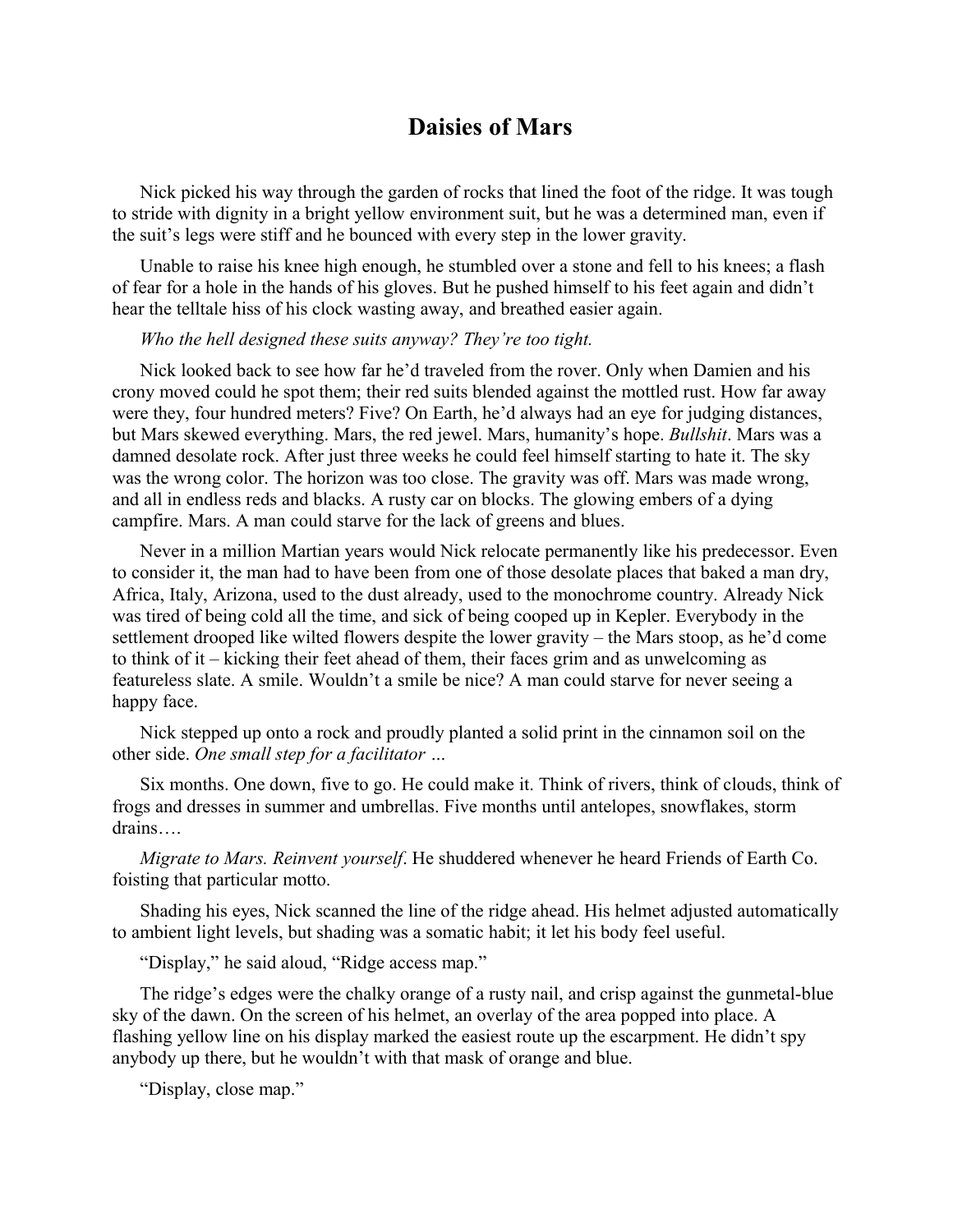He took a step, but stopped when the map remained in place, hindering his view. He shook his head inside his helmet as if he could dislodge the overlay. Then he tried, "Display, exit map." And the map disappeared, and he felt foolish.

 *"The daft bitch hangs out on the ridge around sunrise,"* Damien had said. *"But she won't talk to nobody. You'd just be wasting your time.* 

Unsaid, but not unheard, was '*wasting* our *time.'*

Back on Earth, a musclehead like Damien would have been a garbage man, a truck driver, a ditch digger. Half the time the man had no idea what Nick was trying to tell him. That, or he only pretended to not understand. Either way, Nick didn't like him.

But considering the stakes, Nick had stayed steadfast, sounding more confident than he'd felt. *"I'll be the judge of that, Mr. Damien. Let me talk some sense into her. It'll be better for everybody involved."*

He scanned the ridgeline again. She was watching him. Somehow he knew. He wondered what she thought about him bouncing across the landscape like an escaped balloon.

Nick took a deep breath. *Relax*, he thought. *Five months. It'll get better.*

 $\sim^*$ ~

Topping the ridge had been harder than he'd expected, hands to the outcrops over his shoulders, toes searching for holds. Rising temperatures were loosening the ancient permafrost all over the planet; it had been difficult to gain traction. Slipping a few times on surface ice, he'd come up with red smears on his yellow knees. Martian mud. Unbelievable.

The lands below were a study of vastness impossible on the Earth. Only as Nick traversed the top of the ridge could he truly understand that he wasn't crossing a mere mountain plateau. He was inching along the ridge of a crater, the farthest splash of an ancient impact, steep in many places, and generally as treacherous as everything else on Mars.

The opposite side was more imagined than seen. *An ant must feel the same way when standing atop a rock near a lake,* he thought. Nevertheless, the air was clear that morning, and he could make out far crags and cliffs many kilometers away, even if the air was still tinged with a pink haze despite the extra moisture the atmosphere held these days. Likely, that hue would forever mar the sky, reminder of Mars' mummified past.

Between the height of the crater's ridge and the underlying lowlands, it was easy to spot Kepler in the distance. Construction was nearly done on the great pillars which would eventually anchor its dome to the ground. They stood like sentinels at the town's four corners, the dome itself still an imaginary dotted line in the sky. As temperatures rose, and the geologic ice melted, the town would become an important port stopover.

Or so the terraformers claimed. Nick had trouble picturing boats at anchor down in the red dust.

Either way, it wouldn't be long before all of those dowdy faces creeping through Kepler would have no excuse for not venturing outside. Sunday strolls with sweethearts under the two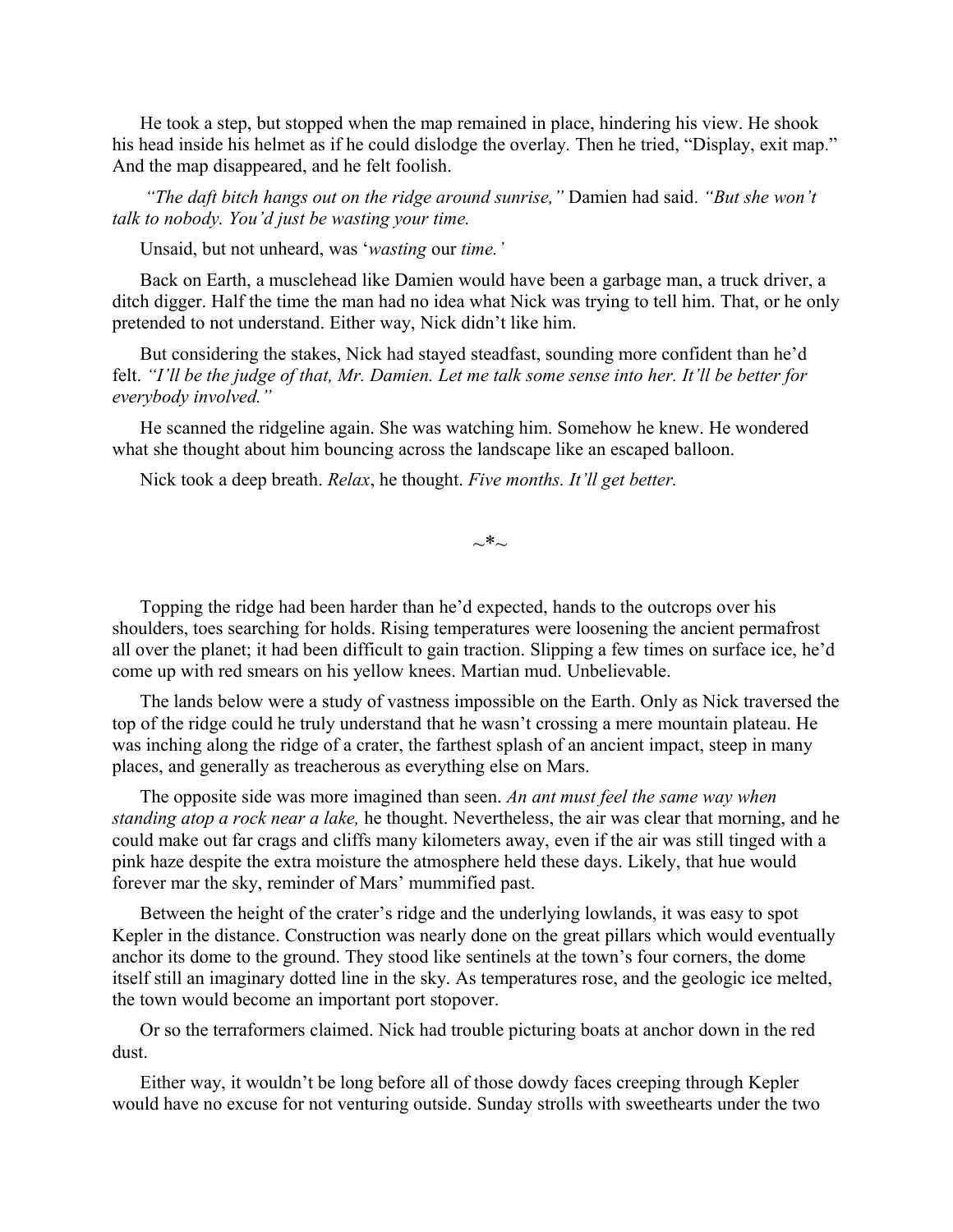moons. Count a few shooting stars. That's what all the posters back on Earth seemed to advertise, guided tours of the constellations. Ride the glittering waterways of Mars.

#### *They'll be glum cruises if people don't cheer up.*

Beyond the town, a plume of black smoke rose as a pencil-thin divider of the lightening sky. On the left, the mining outpost of Kepler seemed to simmer with potential. On the right, the lowland basin waited for the wet.

Fifty years ago, seeing one of the carbon-dioxide factories that roamed the planet had been common. Belching carbon dioxide and methane into the atmosphere, they'd crossed the red lands like the buffalos of old. Built to last, the machines had been an ambitious long-term project, but Mars with its fine dust had proved an inhospitable prison for machines as well as for people and, like the buffalo, their numbers eventually dwindled. Spotting one of the remaining rovers had since become rare. For the past two weeks the people of Kepler had talked about the approaching plume of smoke the way they might an eclipse, or a passing comet. It was not to be missed. Some even considered it a sign of good luck.

Nick didn't see the appeal. A tin can, a factory furnace, a scoop … big deal: a clunky smoke robot.

*Spirit of the planet. What does that say about the planet?*

**~\*~**

The woman he wanted to find liked to linger near the far end of the ridgeline where the sheer drop to the flats below offered a grand view of the region. He keyed his map again and corrected his direction, making sure he knew where his toes were at all times. Being lighter in the lesser gravity didn't make him more nimble. Rather, with his belly pressing against the tight wrap of his environment suit, it felt as if he was carrying a little pouch of moving water with him everywhere he went. It kept him off balance a lot of the time.

He exhaled and his breath whistled against the breathing grill inside his helmet. Fast food. That was something else Mars didn't care for.

It wasn't long before Nick spotted his contact standing near the edge of the cliff. He'd asked Damien about her that morning, how he'd find her, and the big man had laughed. *"Like I said, goes to the cliff. Stands there a while. Enjoys the view, I guess."*

*"How will I know her when I see her?"*

Nick hadn't trusted Damien's smile.

"*Oh, you'll know her."*

As Nick drew nearer, he saw that the woman had no face. Malfunctioning, the display of her fishbowl helmet fuzzed with frantic static, or *snow* as his grandfather had liked to call it, *like when the old box used to go on the fritz.* It shimmered brightly in the dim light, angry as a beehive, strange against the placid pooling of all the millennia that Mars had amassed in the lands below.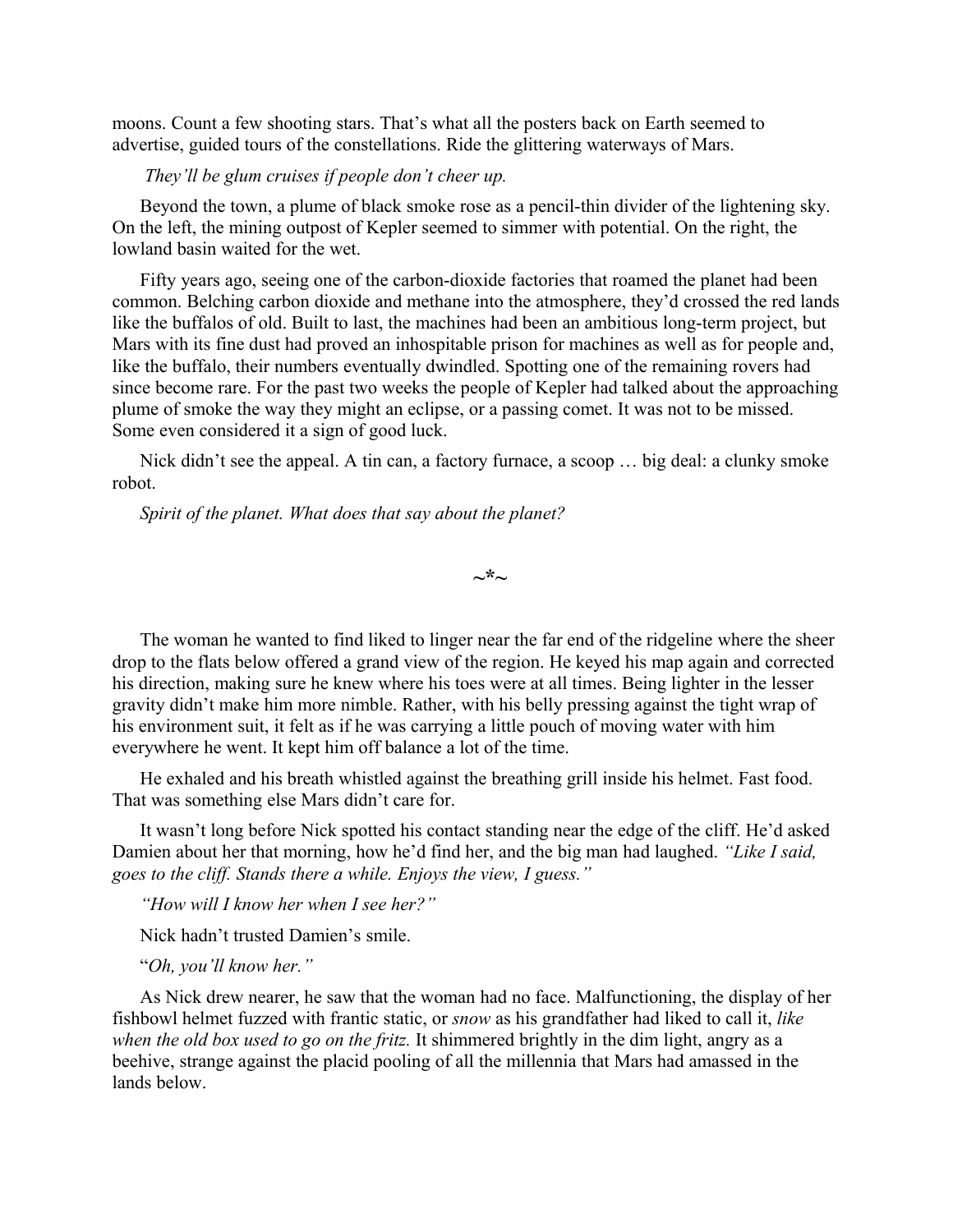The lady herself was tall and thin, her suit old and red-dusted and worn so that the tint of the planet had ground into the once-black material and shone like gasoline in the sun when she moved.

Nick bounced to a stop and gathered himself. According to her dossier, she'd been living down in the crater all alone for quite a while. Obviously, she'd lost touch with technology. Very possibly she'd lost her touch with people too. Friends of Earth seemed to think so.

Nick considered his words carefully, but first things first. He straightened himself, and would have adjusted a tie if he had one. "Display," he said, "ping Janet Cribbs."

Half a minute passed. The lady didn't turn around. Nick began to feel like an intruder. Should he throw a rock at her? Tap her on the shoulder? He'd considered writing cue cards to hold up for her if his first hello failed, or if she refused to acknowledge his com, and he was beginning to regret not bringing them.

Alone with her thoughts, communing with nature, she had a reverent air about her. To tap her on the shoulder would feel like impropriety, a cough in church.

Damien had argued against him heading out to the ridge. "*She's never so much as said boo to us. Why would you be any different?"* 

 "Display," said Nick, feeling the slick inner material of his suit wicking away his sweat. "Ping all suits within range of the common channel." That would be about a hundred meters or so.

But then he heard the voice in his ear, crisp and scholarly. "I heard you the first time, Mr. Hutchinson." Immediately, Nick was reminded of a Philosophy professor he'd had in university: old skirt-suits, mismatching pumps, frazzled hair, and a voice like a knife.

#### Nick looked about. *How does she know who* – "

"Mr. Nick Hutchinson, thirty-three years old, born December twenty-eighth, 2052, born to blah blah blah. Current employer: The United Earth Immigration Office, the worst acronym makers in history. Recently transferred to the Mars office of said department. Likes: long walks on the beach, bad television, boring desk jobs. Turnoffs: being transferred off-planet, being away from his mommy…."

Nick was silent a moment. Then the woman's voice again: "Welcome to Mars, Mr. Hutchison." As she said *Mars*, a picture of the planet flashed brightly across her helmet displays, four of them surrounding her head, before fading into the chaos of the static again.

His introduction stolen, Nick stumbled. "How  $-$  ?"

"Your environment suit is saying hello to everybody for miles. Broadcasting your life story. Most people turn that feature off. Your friends back at your rover show up as '*anonymous*.'"

This wasn't how Nick had wanted to start. "Ms. Cribbs, I'm here on behalf of –"

"*Mrs*. Cribbs," she said.

"I'm sorry," said Nick. "Mrs. Cribbs. I'm here on – "

She interrupted again. "Mr. Hutchinson, do you know why your suit is yellow?"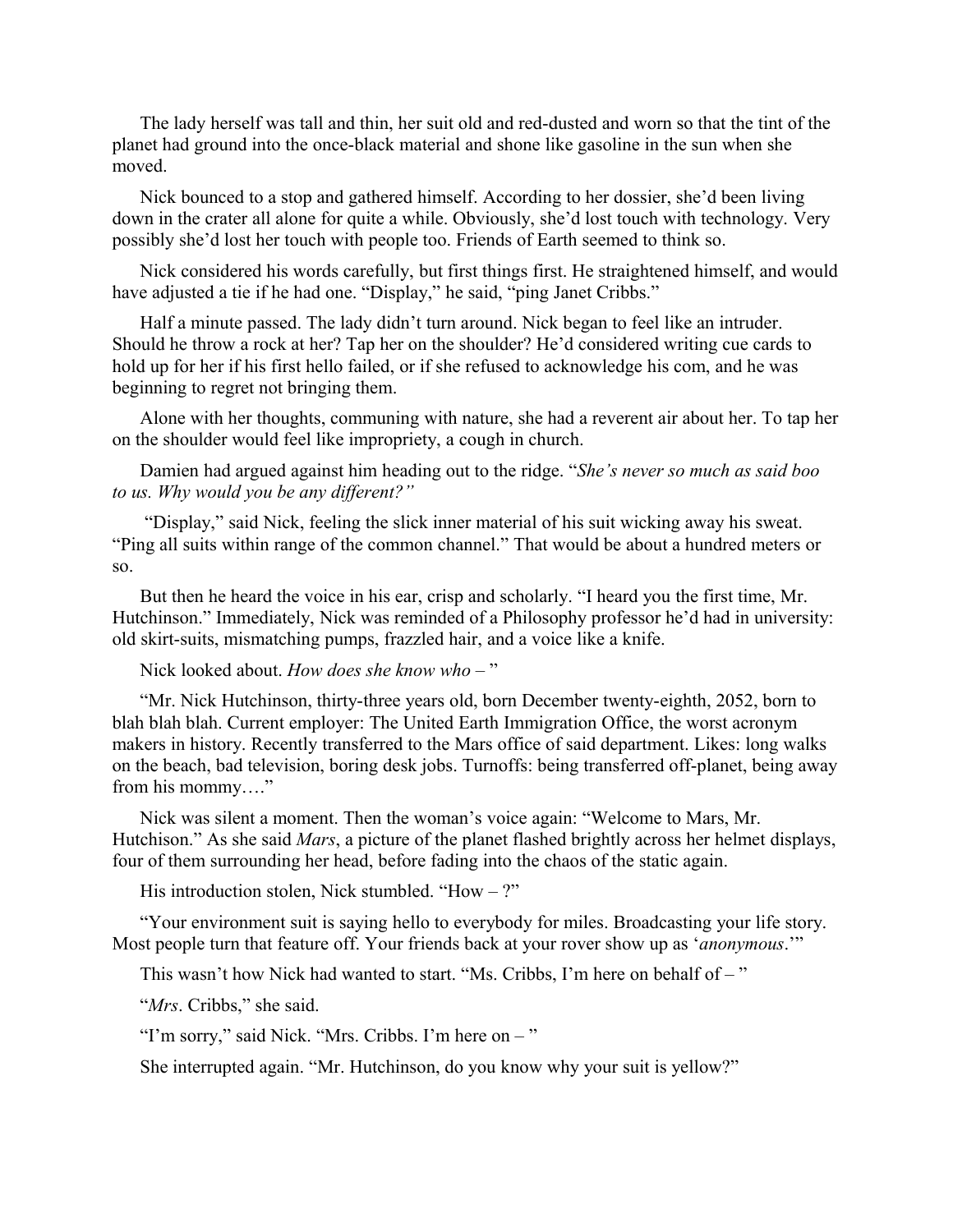Nick paused. Staring into the moving nothingness of her helmet was disconcerting. He had to be careful with her, find out where he stood before he fumbled. "No," he admitted.

"It's the standard color ES that Friends of Earth gives to new arrivals. Makes it easier to see against the red ground. To recover your suit, that is, when you croak out here. The suits are important."

Nick felt a ball of anger in his belly, completely irrational, and spoke spitefully, knowing that he shouldn't. "Why's yours black then?"

"So I'm always ready to attend a fancy dress party."

Nick looked out over the lowlands; he needed to recover himself. "Well, that seems to be a policy that needs updating," he said. "It's warm enough now that I wouldn't freeze immediately. I'd have plenty of time if I had enough oxygen. I'd have … maybe as much as a whole minute."

He'd read that in a pamphlet his office had circulated.

"Yes," she said, almost wistfully. "Not anymore."

Her jibe about the color of his suit had shaken him. He'd wanted to greet her amicably, not argue points of terraforming. It was unprofessional of him. He cleared his throat. "I'm sorry," he said, though for what he wasn't certain. *Start again*. "Amazing view, is it not?"

A beat passed before she answered. "It was," she said.

"A beautiful sunrise."

"I come to remember," she said, "not for the view."

Nick heard a sigh through the helmet channel. As if loath to leave the vista, Mrs. Cribbs finally stepped away from the edge, turning to face him. "Well, you have me, Mr. Hutchinson. Congratulations."

Nick looked into the eerie chaos of her helmet and found it oddly worrying. A face matters; without one, he had no frame of reference for her. Was she curious? Was she mad? Was she even in there?

"Mrs. Cribbs," he said, "I'm here on behalf of the UEIO and Friends of Earth Co. -"

"Not here," she said. "Follow me."

She stepped straight towards him and brushed past. Nick looked into the storm of her helmet as she strode away back the way he had come. Not knowing what else to do, exasperated, he followed.

**~\*~**

Nick had yet to grow comfortable with walking in a noiseless world. Looking down into the crater below, he could feel the stillness of a billion years slopping up the sides of its cliffs, licking for his feet, sliding under his heels, growing bolder. When they descended further, it would overtake his neck, his chin, his mouth, cover his nostrils….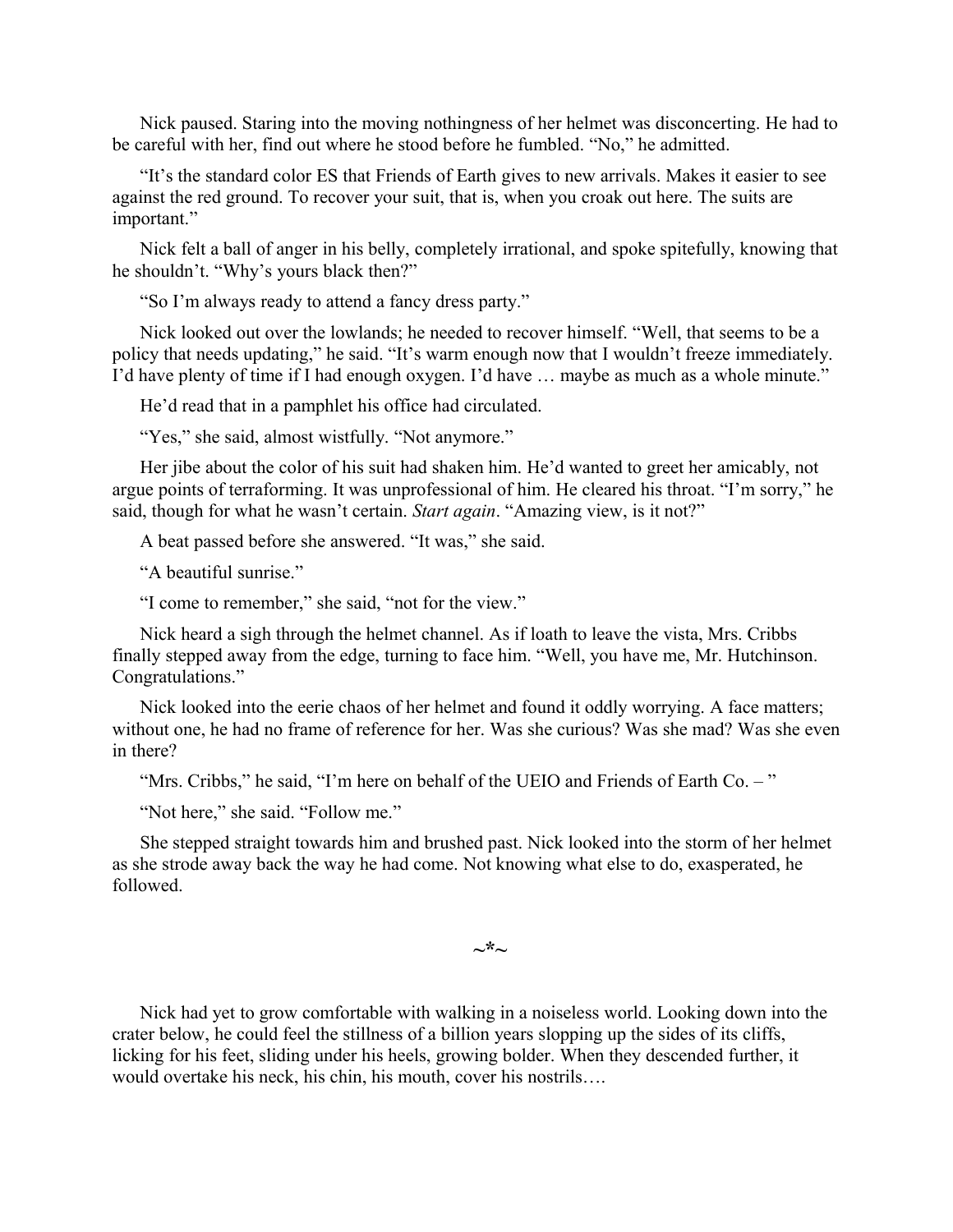"Mrs. Cribbs," he said again, keeping an eye on the vast hole, "as I said, I'm here on behalf of the UEIO and the Friends of Earth. I'd like you to reconsider their offer. Space in Kepler is getting scarce. Having this land to develop would be a great benefit for the colonization of Mars…."

He waited. He heard the blood in his ears, breath leaving his body.

Without thinking, Nick found himself copying the woman's stride, anchoring against outcrops, planting his feet solidly, three points of contact with the ground at all times. She was a creature of Mars, a veteran of thirty years or more if her dossier could be believed. She trod precisely and carefully, using no excess motion. Compared to her, he was a robotic imitator.

"Frankly, Mrs. Cribbs," Nick tried, "I find it strange that – as a pioneer of colonization – you'd stand in the way of the project. A new living facility is exactly what's needed to expand the colonization program…."

Mrs. Cribbs moved slowly, confidently, around an outcrop, dropping further down into the crater.

Nick thought, *She must have turned the channel off.*

Not watching where he was going, he stumbled on a loose rock and swore again. The slope was getting steeper. On Earth, poised at such a precipitous spot, he'd fear a stiff wind would come up and push him over the plummet. On Mars, the immensity of the crater had a similar effect, the ancient stone below tugging at him, and he made an effort to keep away from the outside ledge.

 "On Mars," said the voice of Mrs. Cribbs in his ear, "there's no such thing as talking to yourself. Silence is a virtue."

Nick had more curses curl onto his tongue, but this time he swallowed and kept them safely inside his head.

**~\*~**

With the coming of the sun, the sky turned a sapphire blue nearly the same as the good skies of Earth. But no bird songs dappled the air that morning, there were no early worms, and the echo of Nick's breathing grew in his ears until it seemed to him as loud as any gale through the tops of the trees in autumn.

Mrs. Cribbs led Nick to a hab-unit tucked in underneath a rock face. Ten feet wide by twenty feet long, it looked to be the same as was standard in Kepler: white but marred with red, probably with a bed inside, a shower, a heating coil, and as many as three people bunched up inside like zoo animals. It'd be a tight squeeze, and probably stink like a kennel. Nick crinkled his nose a moment in preparation before remembering he was wearing a pressurized helmet.

She twisted the lock. It was dim inside, and not at all what Nick had expected. Yes, it was a hab-unit like he'd seen a dozen times before, but nearly empty. On the floor on the far side he saw bits of old machinery, a bucket, a broom, and what looked like full-size slats from a habunit's walls.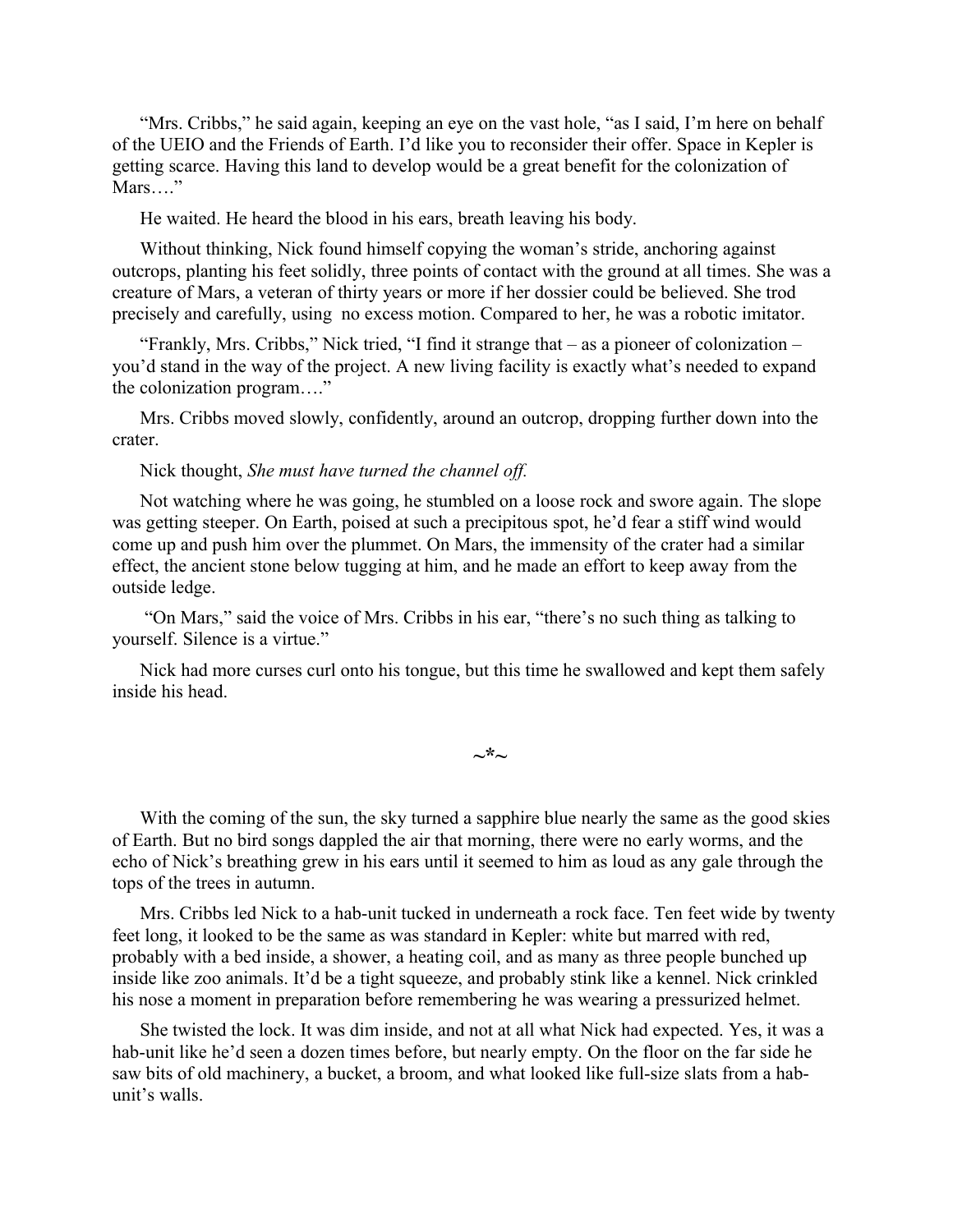#### *What a waste of space. Does she lie on the bare floor?*

She slammed the door shut behind him. "Pardon the mess," she said, stepping past him towards the interior wall. Nick heard a hiss and a clunk. She swung open another heavy door and walked through. "You can take off your helmet now, if you want."

Nick peered through the interior airlock door into the darkness. The light from Mrs. Cribb's malfunctioning helmet shimmered upon objects around her as she strolled through the darkness with ease. Only where she passed could Nick discern shapes, and piece together the bits of the room like a puzzle.

Her walls were about ten meters apart. The light from their helmet displays struggled to penetrate the gloom towards the rear, which Nick guessed had to be at least as far away as the sides were wide, making the place nearly the size of the meal hall back in Kepler, vast compared to anything else he'd seen on Mars.

Once again he had to straighten out his curse words and keep them to himself.

"Okay," she said, grabbing an air-sealable knapsack from off a table and looking around the room. "You wanted to talk, so talk. Time is money, right?"

Nick watched her for a moment, the fuzz of her helmet drawing his eyes in the dark. "Right," he said, still in shock at the size of the place, grasping for the loose thread of his reasons for being there. "I'm here on behalf of the UEIO, and I wanted to talk to you about – "

"You said that already. Cut to the chase."

Nick clicked the holds of his helmet, took it off with a puff of wind on his neck, and tucked it beneath his arm. The air inside her home was cool and clean, not at all like the salty stench of Kepler, which smelled like it had been filtered through a can of sardines. "Of course I said that already," he said. "Because it's important. I've come on behalf of  $-$ "

"Friends of Earth Co…."

He was tiring of her attempts to intimidate him. He fumbled with the panel on his left arm until he found the switch to activate his wrist lights. He was proud to have found that suit feature already. At least he wouldn't be left in the dark.

"That's right," he said, "Friends of Earth Co…."

"I'm assuming with some sort of offer?"

"Yes, in fact, with some kind of offer…." Nick swung his wrist-light around the room.

"Let's have it then."

Amazing, half of the right wall was a full-sized kitchen almost like the one he'd left on Earth: stove, cupboards, even a spice rack. He'd been on Mars only a few weeks, but he suspected what spices he saw were worth a fortune. He could trade them for a sack of gold, or more importantly, for the weight-credit to ship an equal amount of gold back home.

Near the back, his spotlight fell onto the soft face of a queen-size bed, and the cold porcelain curves of a full bathroom, strangely open to the rest of the place. *That explains the walls in the airlock,* he thought*.* In the middle of the room, two plush chairs faced one another with a radio off to the side.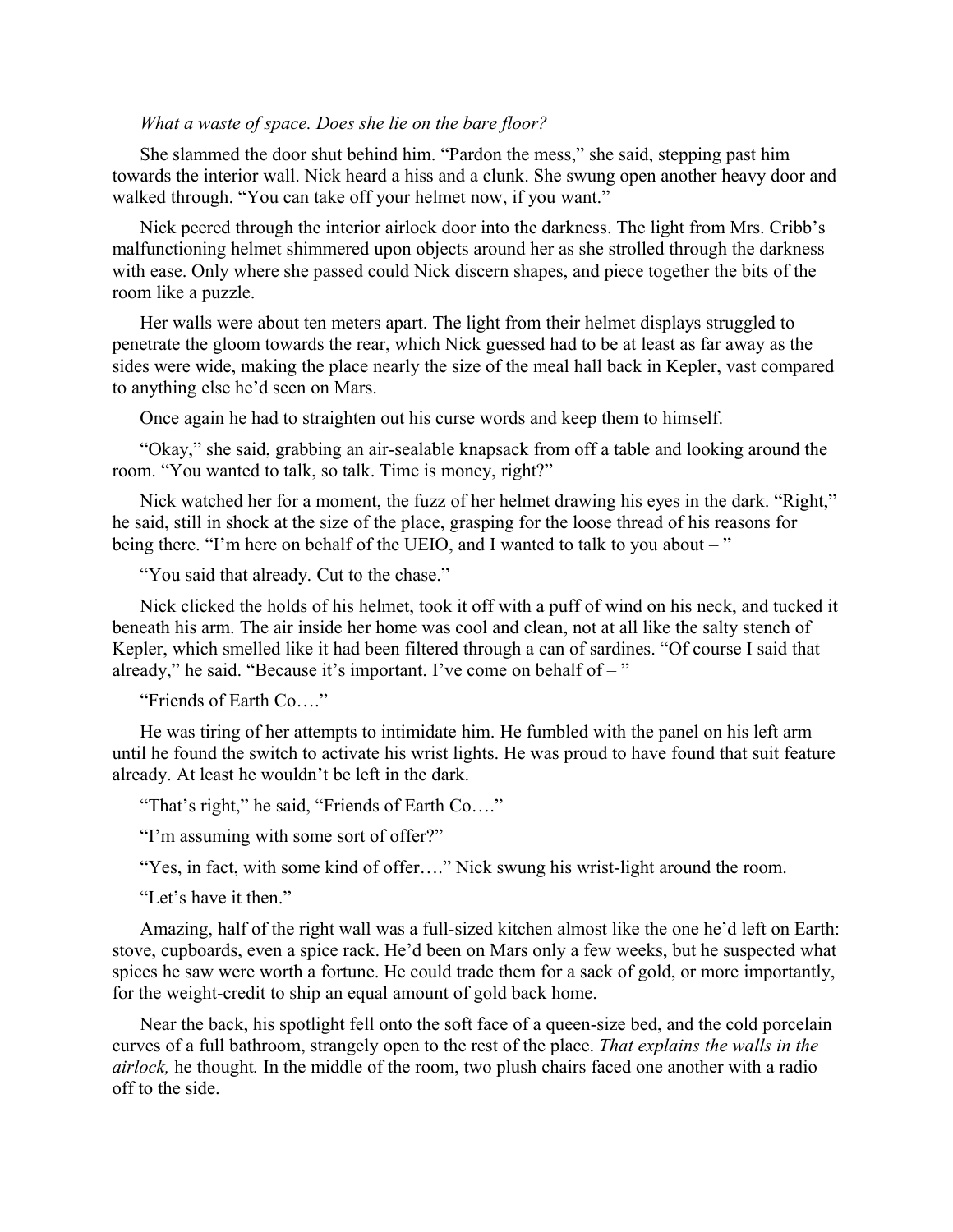Nick looked back to the bed and sighed, but he cleared his throat and said the words he'd come to deliver anyway. "Mrs. Cribbs, I've been authorized to offer you half off the cost of a hab-unit in Kepler for a year. One of the ... one of the newer ones." He could hardly stomach to finish, and drummed the bulb of his helmet sheepishly.

*No wonder Damien thought this a fool's errand.*

"Is that so?"

Nick didn't want to answer.

"I decline your offer," said Mrs. Cribbs, stretching an arm underneath what was likely the biggest bed on the planet.

"It's not that bad," said Nick, trying to bolster himself. "The new dome will be done soon. Then you'll be able to walk about without a suit. There'll be a lot more room then...."

Nick looked around the room, reassessing, a pang of jealousy in his belly for her living quarters. He took a deep breath. "Okay, Mrs. Cribbs, I understand now – that was a crappy offer, and you certainly maneuvered me into it, but could you please at least take off your helmet? It's bothersome. And I know I'm new here, but it seems a tad rude too."

Mrs. Cribbs came up from underneath the bed holding a bra. She stretched it out between her two hands like a cat's cradle and Nick heard her snicker. Her exterior helmet speaker, like her display, had to be damaged as well. Through it her voice sounded strangely two-dimensional and tinny, like that of an old intercom. Combined with the static of her helmet, it was hard not to feel as if he were speaking to a child instead of a sharp and savvy woman.

"Rude … you're right," she said. "And very funny too. But you really should have *bothered* to read my dossier better, Mr. Hutchinson. Not doing your homework, that's also rude. Or else you'd know better than to ask me to take off my helmet."

Nick's voice took on the slight whine of the failed gambit. He said, "I didn't have much time. I skimmed it on the ride out. It mentions the accident … your first husband…."

"My only husband. And his name was Don."

At the far side of the room Mrs. Cribbs faced him, still holding the bra. Nick's mind drifted from his purpose. Her head was a porthole in the darkness looking out onto a snowstorm.

She said, "My husband Don was killed in a blast when we were making sustainable subterranean habs seventeen years ago. Freak accident. That's what the dossier says. It also says I was badly disfigured. Barely survived. And at least that much of it is true." She pointed to her helmet, furious with snow. "This is my face now."

Almost as an afterthought, the display flashed briefly to a picture of Mars before noise absorbed the image once more.

Nick didn't know what to say.

Mrs. Cribbs tossed the bra away. "Tell me, Nick – can I call you Nick? Tell me, Nick … when you were a kid, did you dream of Mars?"

After the embarrassment of his dressing down, Nick blanked at the strangeness of the question. "What do you mean?"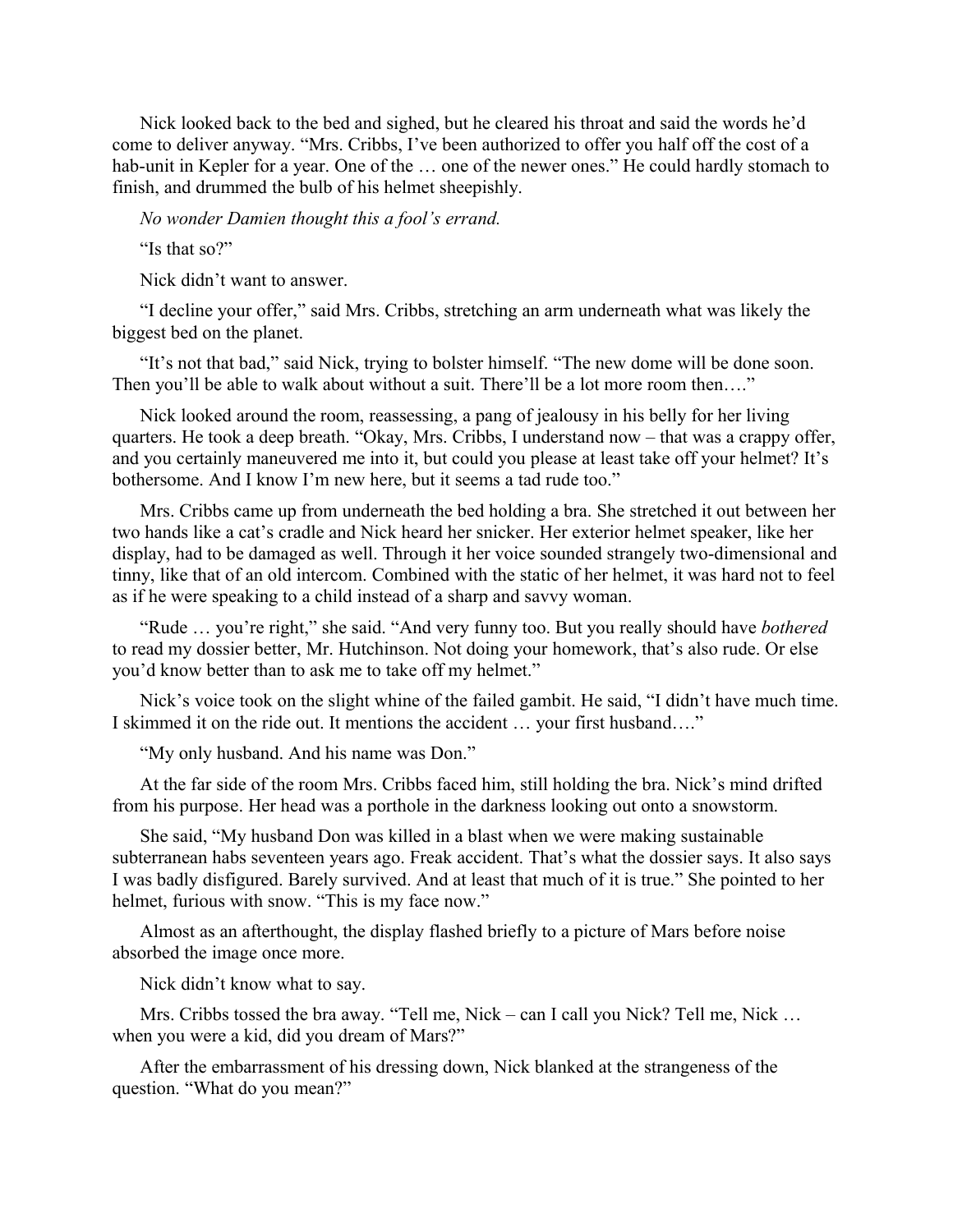"It's a simple question. Did you dream of Mars?"

Nick could only shrug.

"I guess not," she chuckled, a strange chirrup when altered through the small speaker of her helmet. "Well, if it's any consolation, I don't think Mars dreamed of you either."

"Really? What am I supposed to say to that?"

She indicated the plush chairs. "Have a seat, Nick."

It was the most reasonable thing she'd said yet, and Nick did not object. His knees were tired from fighting the elastic tightness of the suit and needed to be gently coaxed. No doubt, his legs and back would be sore the next day. Too much time at a desk, and in low gravity, had made him weaker than usual. At night sometimes he'd lie in bed and imagine he could feel his bone density declining, the cells in his bones popping like soap bubbles in a sink.

Mrs. Cribbs put her hand on the back of the opposite chair and lowered herself into it, crossing her legs as if at an informal dinner party. She got to the point quickly.

"You don't like Mars, do you, Nick?"

Nick didn't like staring into the void of her helmet, *that's* what he didn't like. The snow was cold and unforgiving. It could give a man a headache.

"It's taking some adjustment," he said.

She prompted, "Nick, do you *like* Mars?"

"No," he said.

"Do you know what the problem with Mars is, Nick?"

"What?"

"You, Nick. You're the problem with Mars." Nick was about to object when she held up a hand and said, "Now, I don't mean just you, Nick, but people like you. For four billion years Mars has been just tickety-boo all by itself; Mars is Mars and it likes it that way. But you, and people like you, want it to be something else. You want to remake Mars to suit what you see in the mirror."

"That seems unfair. Earth has ten billion people – "

"But they don't want Mars, Nick. It's like they have a rose but want a daisy, so they paint the rose to match, but underneath the paint it'll never be a daisy; it'll always be a rose."

"Those ten billion people need space, land – "

"Is that what Friends of Earth has for them?"

Nick leaned forward. "Mrs. Cribbs. If you were to sell the rights to this crater to Friends of Earth Co., you would be securing the future of colonization for the area."

Mrs. Cribbs sat back. "I respectfully decline."

Nick could sense a smile on her face. His fingers curled into the cushion of the chair. "But Kepler is like an animal pen," he said. "Whole families live in single habs, the septic system is  $taxed - "$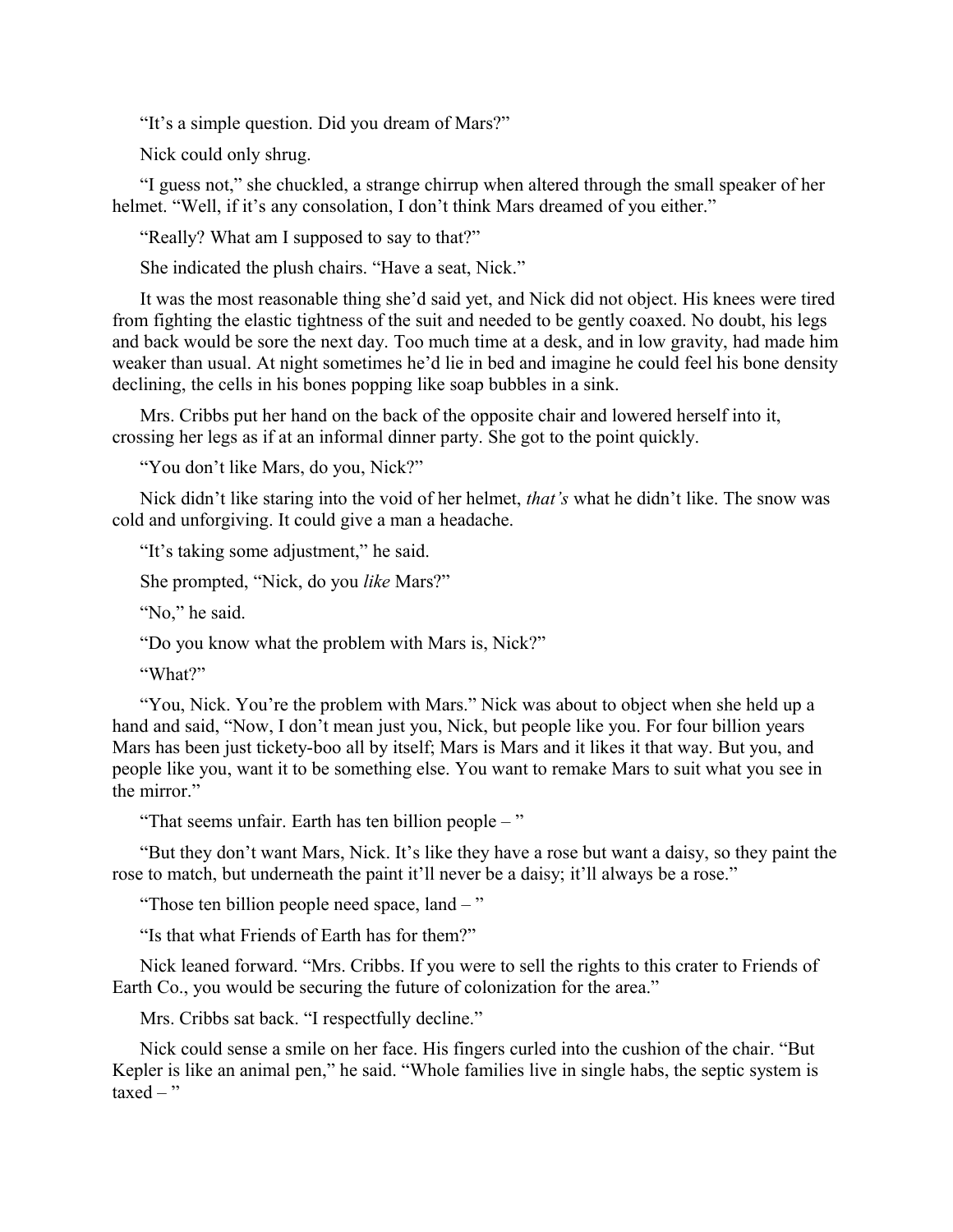"In fact, I disrespectfully decline as well."

"It's only a matter of time before people start getting sick, or worse. You could help them. With access to this crater  $-$  "

"I'm keeping them bottled up, am I?"

"They need more space."

"Mars can do what it wants with them."

Nick had to stop himself from rolling his eyes. "Mrs. Cribbs, I don't – "

"God, you're so green," she said, uncrossing her legs and leaning in. "Do you think I'm keeping those people cooped up in Kepler? Wake up, man. How did you get here today? Where did you get that suit? I hope you've been enjoying it because you might not get to wear one ever again."

To Nick, it sounded suspiciously like he'd just been called stupid. He counted to five before asking, "What are you talking about?"

She was quiet a moment, looking away into the darkness.

"How long have you been here, Nick."

Nick, determined not to be deflected, answered plainly, "About four weeks."

"No, I mean here, in my place?"

"Oh, um ... " Nick joined her in searching the shadows for a number. "I don't know. Ten minutes?"

The fingers of Mrs. Cribb' left hand twitched where she was resting them on the arm of the chair. Finally, her fingers stopped tapping and the hardened edge returned to her voice.

"Okay, Mr. Four Weeks, we don't have a whole lot of time so, first off, let me just start by saying that you don't know a damn thing – not about Kepler, not about Friends of Earth, not about Mars. You're even entirely clueless about dreams."

Again, she held up a hand to silence him. Nick, however, had not been about to interject.

#### *Dreams?*

"Unfortunately, what you *do* know matters to Kepler, matters to Mars, and it *does* matter to dreams." Mrs. Cribbs leaned the storm of her face closer as if reading his mind. "Yes, Nick. You heard me right. Dreams. People dream of a better life: colonizing a new planet, doing something important with their lives. Earth is so crowded now that three people have to share one pair of pants just to walk around. People see those stupid ads that Friends of Earth splash all over the damned place: come to Mars, be a lord of all creation, a pioneer, a superhero. They hock their lives on street corners, shuck everything that was important to them, their friends and families included; anything they can't carry in a lunchbox gets thrown in the trash. Then they come up here and Friends of Earth stuffs them in to Kepler, into Newton, into Brahms...."

"Look," said Nick, "I'm trying to help you. I'm trying to help them. I came with – "

"Nick, you're just trying to lure me back to the company store." She threw her head back and sang, "You load sixteen tons, and what do you get...?"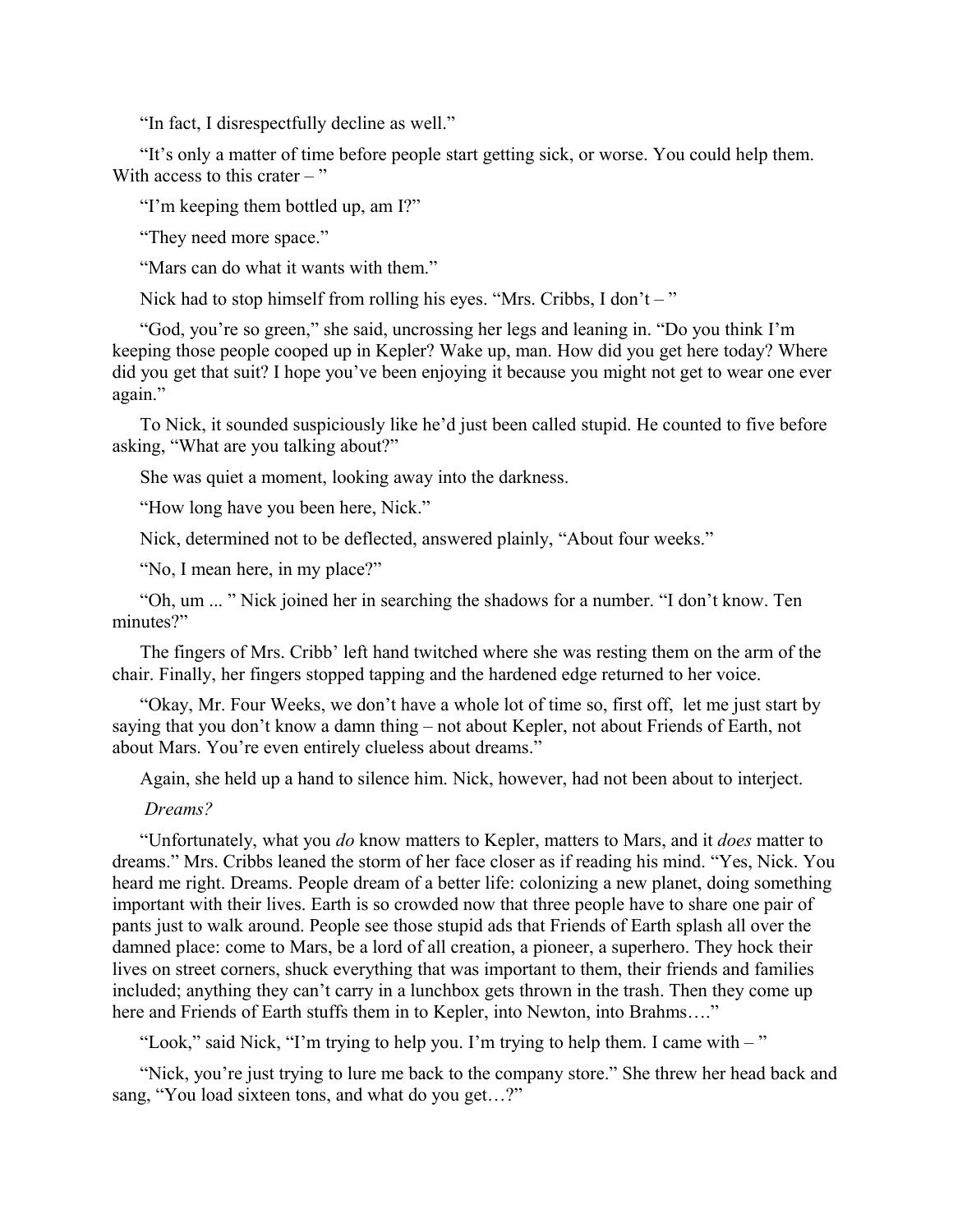"Look …" repeated Nick; obviously he couldn't bolster forward with any semblance of diplomatic normalcy. He needed an entrance into her gobbledygook. "Mrs. Cribbs, this isn't funny. There's a lot riding on this proposed project – the future development of the entire area. It might mean the difference between Kepler becoming a hub or a backwater. The men I came here with – those guys who show up as *anonymous* back at the rover – they mean business. I think they're tired of waiting for your answer."

"They have my answer."

"They've come out here to convince you, one way or another. If I hadn't talked them into letting me come first, they'd be here with you already."

The snow of Mrs. Cribbs' helmet display made the shadows to either side swirl and writhe. She said, "What a good guy you are, Nick."

Her display flashed the round red orb of Mars again, and faded.

Seemingly sleepy, she sank into her chair and sounded solemn. "Nick, we don't have a lot of time, but I want to tell you a story. It's a fairly simple story, a bit of a tragedy, or maybe a comedy – some people say they're the same thing, and maybe they're right. Anyway, it's about a guy. He migrates from Earth to Mars, but he doesn't like Mars, this guy. He's never dreamed of Mars. He just wants his nine to five and someplace to put his feet up after supper."

"But this guy … when he gets to Mars … this guy finds that he's alone there. There's no government, no committees, no oversight, no Boy Scouts of America. It's just him. He learns that Earth has sold Mars to Friends of Earth for a handful of magic beans and a song – and they've sold all the people on Mars to Friends of Earth too, and they've sold the Martians to the Friends of Earth, and Mars' moons, Phobos and Deimos, the sons of Mars, and the sunset of Mars too, and Friends of Earth doesn't even want to paint the rose to make it a daisy, they just want to pluck the petals…."

" $I -$ "

"Shutup, Nick," said Mrs. Cribbs from inside her fortress of snow. "You're like a baby who's wandered out into traffic and doesn't understand the danger. Listen," she said, "display, ping all walkers in a two kilometer radius. Full audio."

From her suit, with the same tinny intercom tone, a woman's voice said, *'Identified: Nick Hutchinson. Distance: one point five meters. Anonymous: nine persons: varying distances.'*

Nick thought, *How'd she do that?* But aloud he said, "Nine?"

Mrs. Cribbs nodded. "That's right. Nine. Consider it a compliment, Nick. Normally, your *friends* would only bring four men, but as you're here there's nine. They must think you're young and virile, a scrapper despite all your ughs and groans. When they came for my old friend Harman, they only sent two men. He was an older gentlemen, a wonderful storyteller; he lost an arm in a cave collapse years ago. Didn't take more than two Friends of Earth employees to hold him down and pry off his helmet. They don't want to damage their suits, see. They don't make very many. And they're very expensive…."

She stopped and Nick stared into the moving static of the woman's helmet and understood that she was studying him. Only slowly did the tumblers of his face click into comprehension.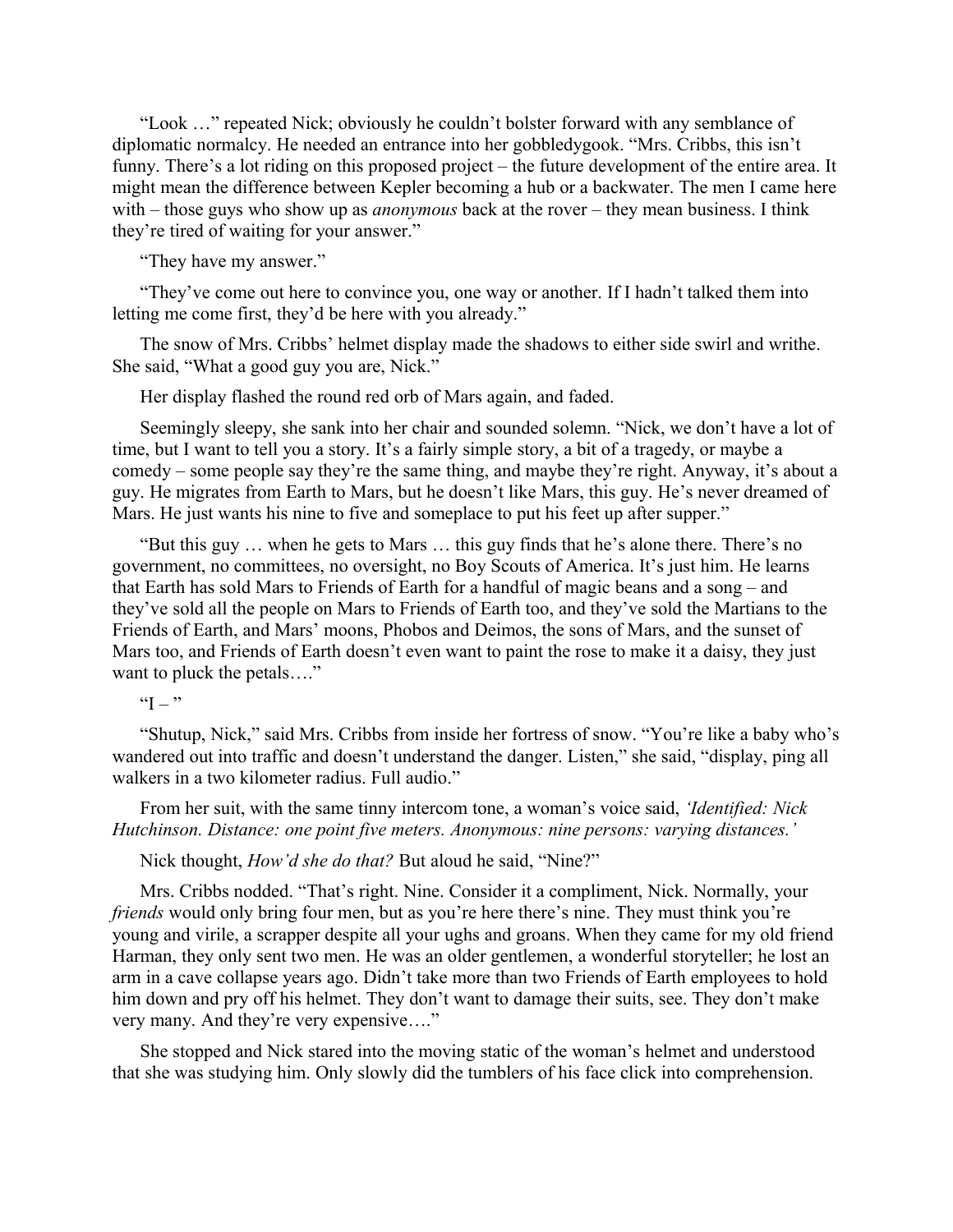"What? Why? Why me too?" He pushed himself to his feet, stopped halfway to the door, and came back. "What am…? I was trying to help!"

Mrs. Cribbs sighed. She said, "I'm done, Nick." She could have been pushing away from the dinner table, saying *I'm full.* "Done like Dillinger. The only question left is, what are you going to do?"

"Me?"

"Yes, you. I can't do anything anymore, but you can."

Nick could feel a pulse beating in his tonsils. He swallowed a painful gulp of air and couldn't talk.

Mrs. Cribbs pushed herself out of her chair. "Nick, listen carefully. Don't take this as a compliment, because that's not how I mean it, but never in my life have I met someone as obtuse as you." She shoved a frantic Nick towards the door and he stumbled willingly. "We need to get you out of here. If you're not here to see anything when they get here, maybe they'll leave you alone – providing you let on that you're playing dumb, that is. Can you play dumb, Earthling?"

Nick stared at her, his helmet in his hands, not knowing what to say.

"Atta boy. I thought you could."

She punched in her code and began cycling the inner air-seal door. "Meet them, Nick, but try and get as far from here as you can before you do. Tell them I became belligerent, wouldn't listen to reason. Hell, tell them I attacked you. You barely got away…." She seemed to like the sound of that and she chuckled.

In the airlock she began cycling the outer door without first closing the inner. Immediately, a light above their heads began to flash: red, red, red, seeming to match the dull hammer of Nick's blood through his ears.

A woman's voice, the same as in his helmet, said calmly: *Warning: Breach Potential. Clear the hatch. Warning …* 

"Play dumb, Nick. Play dumb until your time is up. If you're as quiet as a little mouse, maybe they'll forget about you, let you leave…."

Nick found himself suddenly thinking about the lack of forwarding address for his predecessor. Exactly what job the man had accepted the dossier hadn't said.

Mrs. Cribbs grabbed him by the shoulders. "Hide in the walls, little mouse, get off this terrible planet that you hate so much. Tell someone what it's like here. Tell anyone. Just say *something*."

Nick nodded dumbly. He'd have agreed to fetch her the sun right then, or hogtie a comet, anything, as long as it gave him hope of seeing his mussed bed and wobbly bureau back in Kepler again.

"Put on your damn helmet, Nick."

Nick looked down. He was still carrying his helmet under his arm like a basketball. Fumbling in his excitement, his fingers felt the size of sausages, and the last clasp clicked into place only seconds before the airlock hissed and all the air was sucked out of the room with a muffled boom.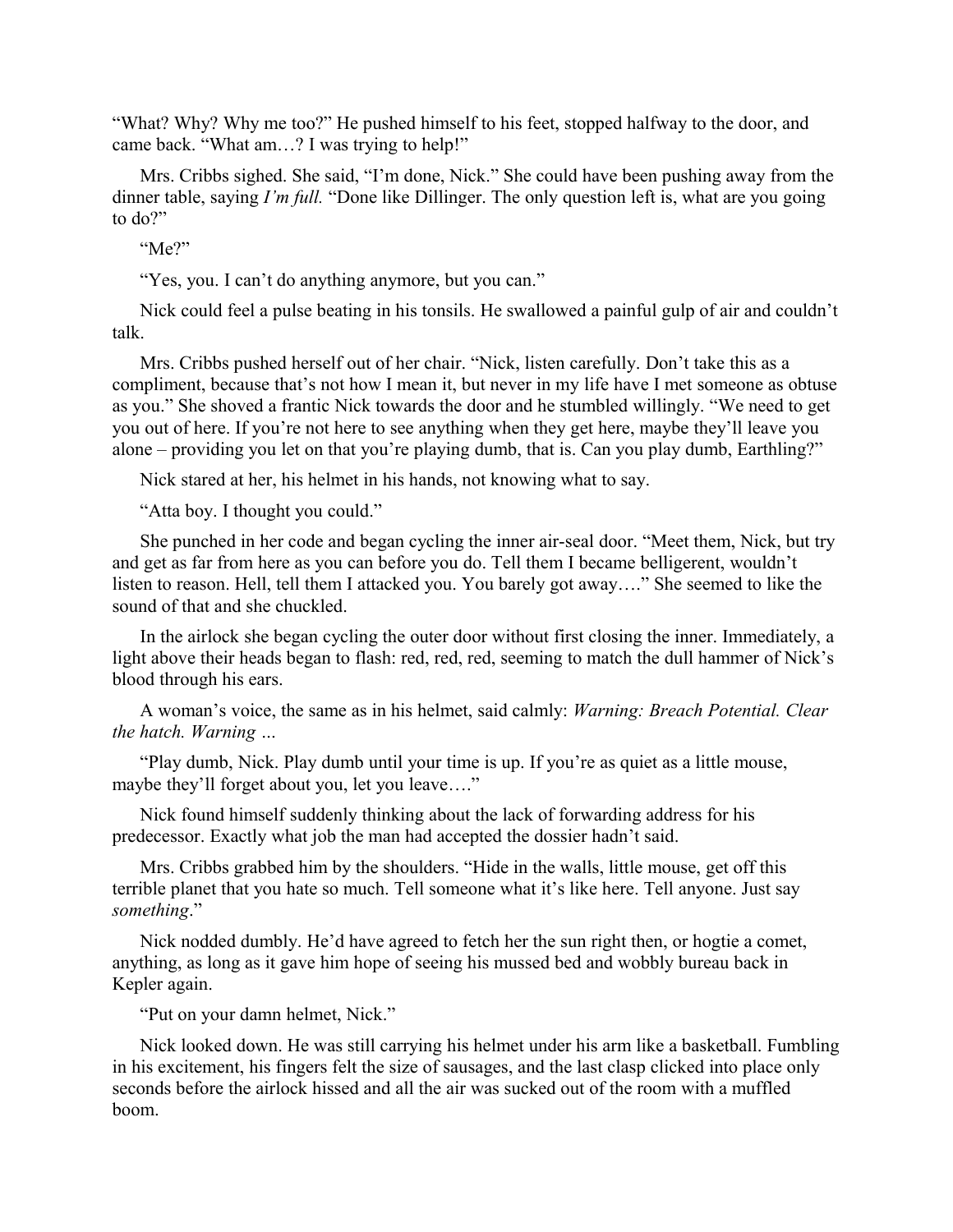A funny moment of calm, contemplation. Outside the door he saw Mars.

*Another breath*, thought Nick.

Then Mrs. Cribbs' hand was at his back, pushing him forward. Her voice in his ear was fully that of a woman again. "Nick, your time just ran out. They're coming. Go!"

Twenty feet up the escarpment Nick looked back, and for the first time really saw how small and alone the woman looked against the backdrop of the ancient boulders and the cracked cliffs. Against Mars.

Nick had never been so scared in his life. He said, "Will you ... what are you gonna do?"

"I'll be fine. Just don't … make sure you … just go, Nick, dammit. Go!" The last was limp, said without enthusiasm.

Nick didn't want to look back again.

**~\*~**

Clambering up the inside lip of the crater, Nick fell to his knees often, rising again quickly without properly listening for the deadly *shhh* of air escaping.

 He reached the spot on the ridge where he'd ascended only an hour before and saw men climbing up. *She was right,* he thought. *Nine of them.* 

His knees were shaking. Crouching down, he scraped his belly over a lip of red rock and skidded his first step over the side. Pebbles and rocks bounced soundlessly down the hillside.

Immediately he heard a gruff voice in his ear. "What the…? Hey! Watch it! Turn around, you idiot."

"Moron."

Only Damien's voice was level. "Turn around, Hutchinson. Get to the top."

Nick didn't stop. He keyed the common channel. He'd never been much of an actor, but the fear in his belly gave proof to his voice. "Hey, holy shit. I'm glad to see you guys." More rocks slid down the hillside beneath his feet, the soil loose. "Sorry," he said, nearly yelling into the com. "I didn't … didn't see you guys there."

"Friggin' Earthers."

*Is she hearing this?* He imagined he could hear her laughter in his ear again.

Damien was cold and businesslike. "Turn around Hutchinson. Get to the top."

"She's crazy," said Nick.

"Turn the hell around."

Nick cleared his throat loudly over the com and started to climb again. As he hoisted himself over a boulder, he made sure he planted his foot on a stone and tipped it down the hill behind him. It bounced silently against an outcrop and ricocheted off a suited shoulder.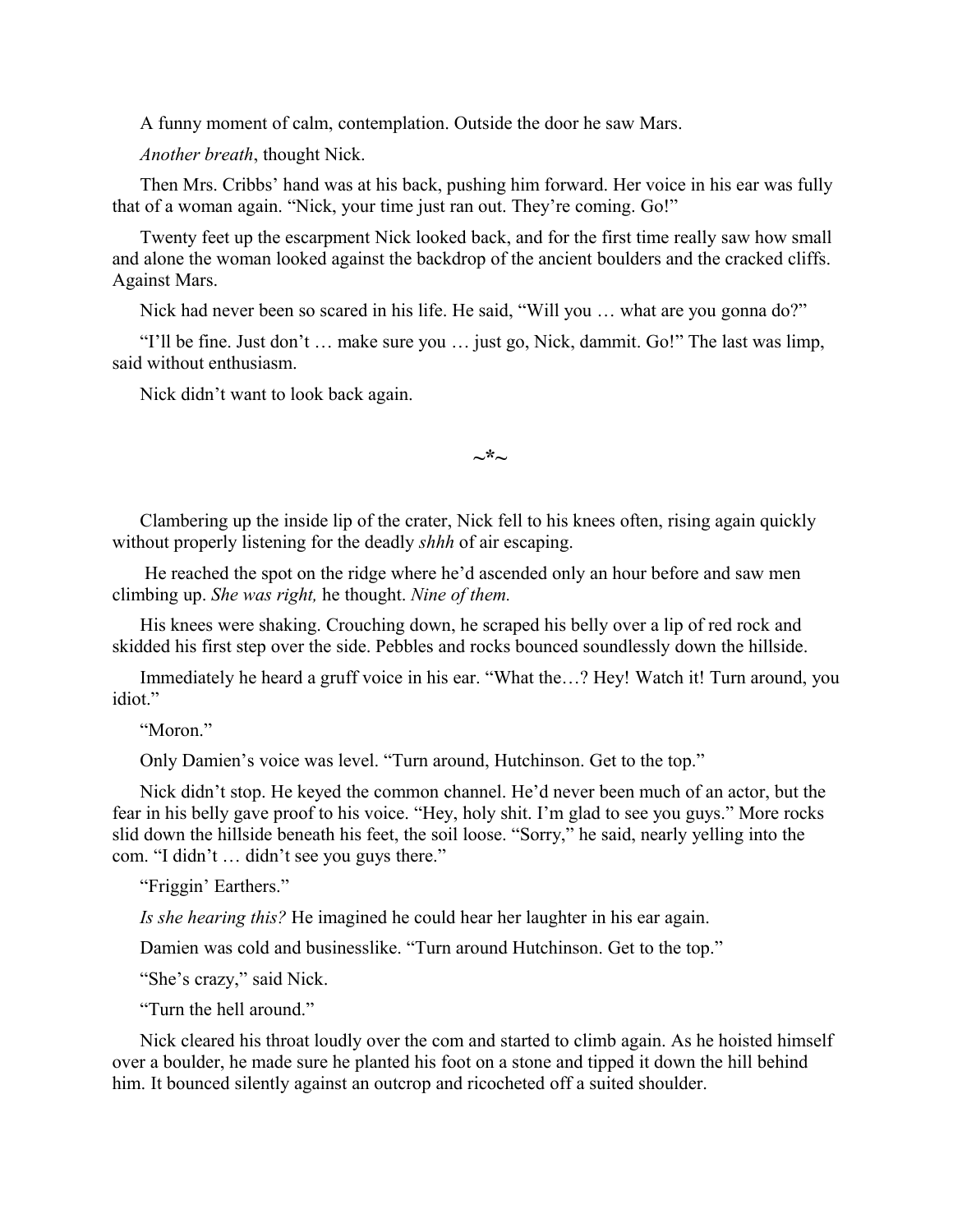A voice said, "Idiot."

Damien's red ES was tailored around wrists the size of Nick's forearms, a neck the size of his thighs. Standing close, Nick looked up into eyes that were calculating blue baubles, wondering what they meant to do with him.

Damien prompted him to switch to a private channel. "Why were you running?"

Only then did Nick realize Damien had been tracking him the entire time. "She had a gun," he said. "I wanted to warn you."

"More like you wanted to get to a bathroom," a voice mocked.

Inside his helmet, Damien's face was grim and gray, and he scowled. "Get off this channel, Jim." He didn't threaten or bluster. A quick fuzz of static indicated that Jim did as he was told.

Nick could feel the weight of the Damien's attention return to him.

"What kinda gun?"

"I don't know, man," said Nick in a voice higher than normal, "A gun. We were talking, then she pulled it out and told me to get in the airlock. I thought that was it."

Nick looked into Damien's eyes and saw less there than in the swirling chaos of Mrs. Cribbs's helmet. Any moment, the man's big hands could reach for the locking clasps at his neck. He had thick knuckles, fingers reinforced against the cold. It struck Nick then that Damien's red suit would blend in with the land.

Humanity's hope, the red jewel.

"Guns aren't allowed on Mars," said Damien rather mechanically. It seemed a decision had been made. He beckoned. "Come with us."

Nick felt his stomach rising in his throat. He considered running, but Damien and his men walked away and he followed.

A few minutes later, at the top of the escarpment leading down into the crater, Damien stopped and keyed Nick's com individually. "Hutchinson, you stay here to make sure she doesn't circle around and get up here. Okay?"

"Yeah"

Damien pinned him with a huge hand on his shoulder. "You see her, you let us know."

"Yeah."

"I mean it. Can't let a valuable asset like you come to any harm, can we?"

Nick held Damien's eye as long as he could and nodded. The men began their slow descent into the massive crater then, and Nick watched them as dots on his display growing ever nearer to the rock where he knew Mrs. Cribbs's hab-unit to be. When the dots split evenly into a semicircle, *like hounds cornering a fox in a hole,* Nick felt suddenly sick, and as none of the pamphlets he'd read had mentioned what to do in the case of vomiting inside one's environment suit, he shut down his display and turned his back to the crater, unwilling to take an active role in the scene. Even to watch the dots made him a part of the play.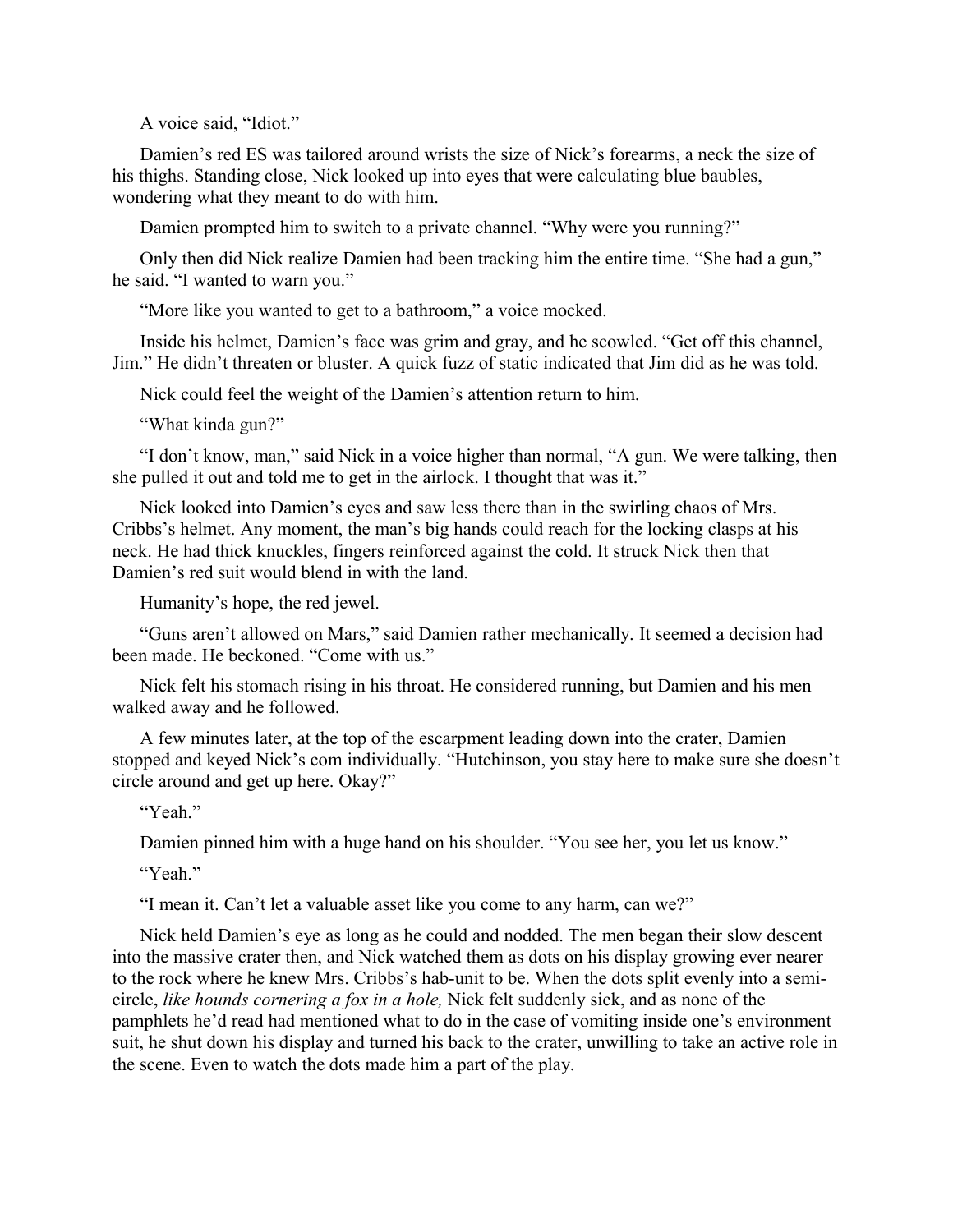He walked towards where he could see the blemish of Kepler sparkling in the distance against the perfect red. The land had a somnolent air about it that morning. The sun was fully up with blue and maybe Mars was yawning with it?

He didn't know what he expected to see down on the flats. Mrs. Cribbs' daring escape, zooming across the ancient plains chased by a cloud of orange dust? She waving happily from the porthole of a cartoon rocket blasting into space?

Nick kicked small rocks ahead of him and let his gaze swim about in the lower lands. He remembered his breath and he heard the gale in his ears again. Then he stopped and he stared, seeing an aberration in the land other than what he expected.

Perched on a rock overlooking the flats, still a roil of snow even though her head was no longer in it, sat Mrs. Cribbs' malfunctioning helmet.

Again, for a moment, Nick feared he might feel sick. He hesitated to approach the helmet, as if it really were an angry beehive, but blinked and shook the dumb thoughts from his eyes.

Without touching the helmet, first he checked for a note jutting out from underneath, then for writing on the helmet itself. He even cupped the sides and stared into the static for a few seconds, hoping to coax meaning from it.

As expected, the fuzz revealed nothing, and he lifted the helmet with a finger and peeped beneath. Underneath, he saw Mars. Rock.

Holding the helmet in two hands, he looked all around him. Red rocks, black rocks, orange sand, blue sky … yellow suit. The gale of his breath was lessening. He heard the vastness of the planet pumping in his ears. *Pick up a shell on the beach and listen….*

He raised the helmet aloft. Inside he saw the same snow as on the out. He saw static. He saw fuzz. He saw chaos.

But he couldn't see through the display.

Nick set the helmet down on the rock where he'd found it. He rotated it so it faced out over the vista. He stepped away and he closed his eyes.

On the ancient plain below, the old carbon dioxide factory crawled over the land that would someday be a living lake, the line of black smoke from its stack dwindling in width as it approached the height of the two moons.

It wouldn't be long before the people of Kepler awoke, stretching out of their dreams, yawning in the light of the distant sun. They'd throw on their thermal underwears and their weighted slippers, hydrate cups of awful coffee, and press themselves to their porthole windows to muster pleasantries in the glow of the factory's passing.

\*\*\*\*\*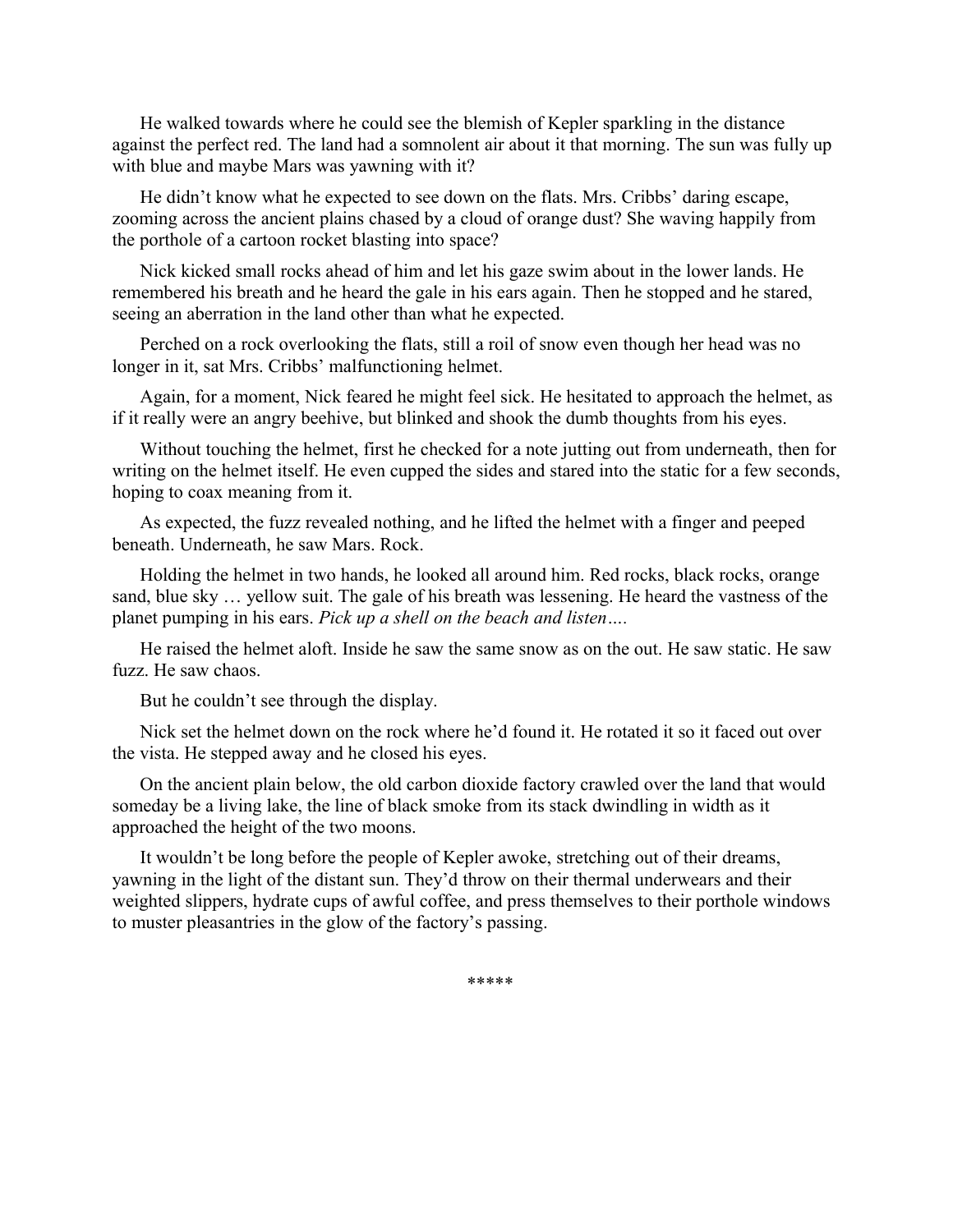# **And Coming Soon …**

## **A new science-fiction novel from L.S. Burton**

Terraforming is a scientific miracle. But what if it's your planet they're **terraforming**?

## **This Land**

# **Book 1: That Ribbon of Highway**

*No homes. No heroes. No hope.*

Days after a new star appears in the sky, the simple folk of the sleepy fishing community of Bay Banyon are attacked by creatures unlike any they've seen before.

Those who survive the morning hole up in the ancient monastery that overlooks the town, only to have their safe-haven become their place of siege.

Cut off from the outside world, they can hope only for rescue, but there might not be anybody left out there to help them.

And their safe-haven may not be as safe as they thought.

# **Spring 2013**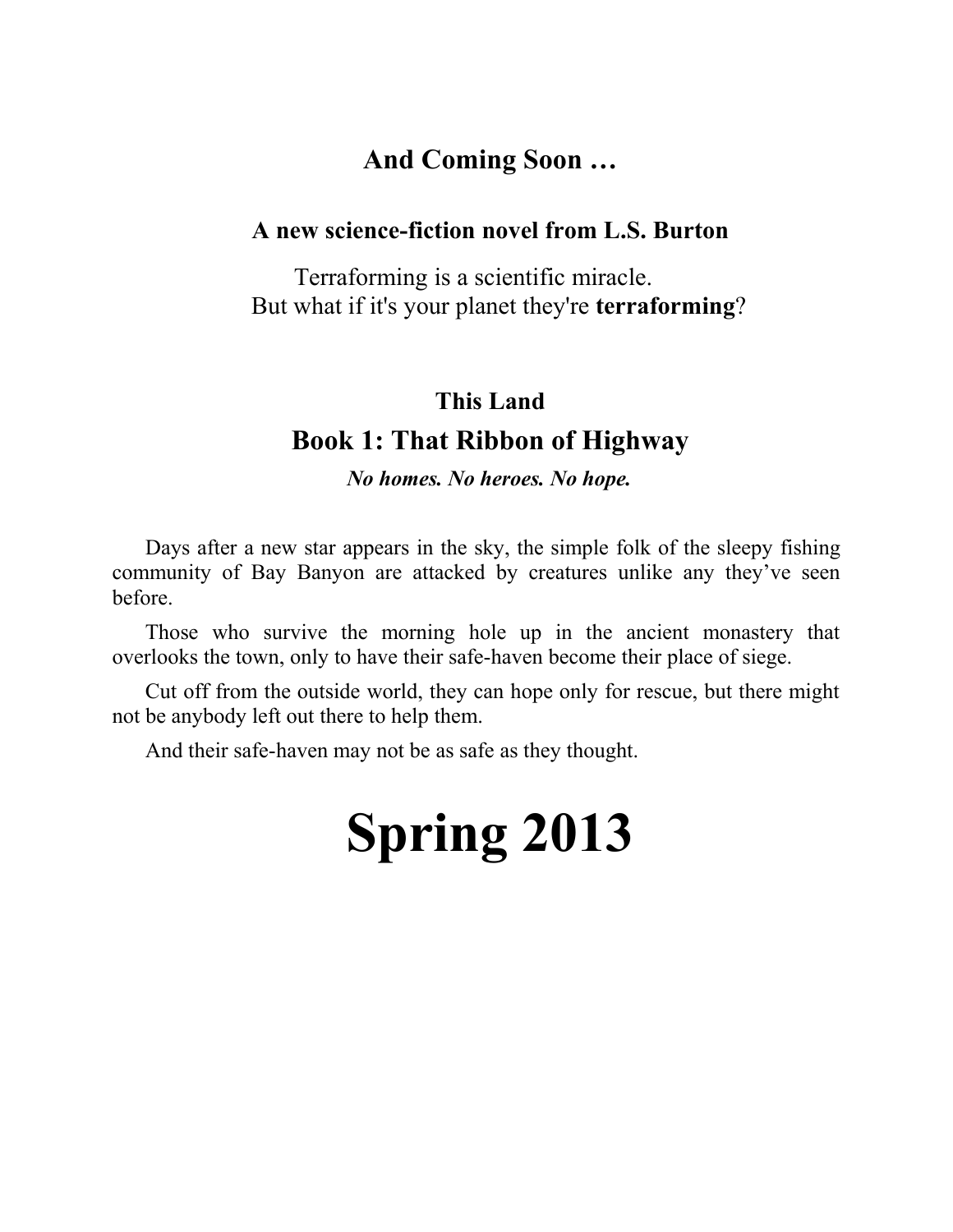## **Also Available From L.S. Burton**

## *Do Unto Others*

*Neither man nor his words survive the wasteland of years and distance intact*

**"... this story's beginning is bound to remind some readers of Walter Miller's classic tale of another wandering hermit -- A Canticle For Leibowitz .... Do Unto Others is really about the finteraction of the characters, mob mentalities, and psychological factors that all revolve around the message of the messenger....."** 

**"I haven't seen a story written so well, and in such a nice poetic voice, in a very long time."**

### *Do Unto Others*

When the Messenger wanders into town from out of the wastes carrying a message he's suffered at great lengths to deliver, the people of Scanlon -- the last surviving town in that part of the world -- are very eager to hear what the man has to say about the people back east; they'd given them up for dead a long time ago. But the Messenger isn't sure if these are the people for whom his message was meant, and the good people of Scanlon don't take very kindly to his reluctance.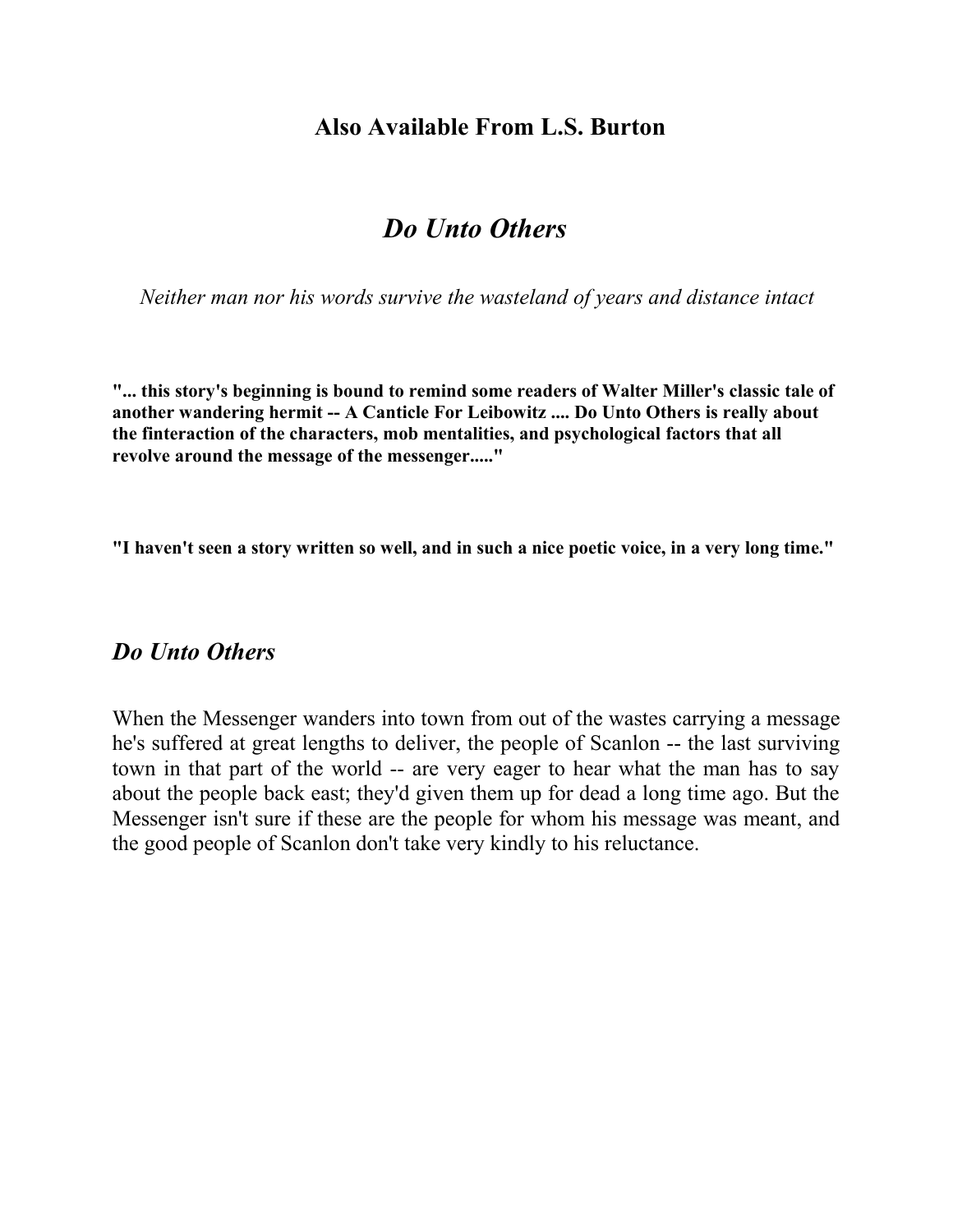# **A preview of** *Do Unto Others*

 $\sim1$ ~

The Messenger put his head down and watched his feet. A splash of sand here, a curl of smoke there, movement seemed like something he had only imagined. The wind cut curlicue dens into the low sandbanks siding the road, hiding from the sky.

The top of his shoes, if they could be called shoes, flaps of canvas he'd torn from a potato sack, were pinned with needles into squares of old rubber tires that he'd fashioned into soles. If shoes, they were ugly shoes, no doubt about it, but their thickness kept the heat of the asphalt from scorching the palms of his feet, and the canvas, light and breathable, kept the sun from nibbling at the tops of his toes.

He was sick of the stillness through which he traveled, so he watched his feet. Raise one foot. The canvas shoe flapped. Lower it down. The canvas settled. *Don't look up.*

*Movement. Water for the mind.*

Never. Never. Never stop moving.

This part of the desert had died. More than died. *Desiccated.* It was a word he wanted to forget. *Desiccated.* Why did he even know that word? The sun, already streaking orange brushstrokes against the horizon, would soon rise high to say, 'Good morning. Soon you'll be *desiccated.*'

The button in his mouth clicked against the ramparts of his backmost teeth, then slid beneath his tongue and lodged there in the leftover spittle like a frog wiggling into soft mud. He resisted the urge to rake his teeth over his cracked lips to coax out more saliva. That would only break his scabs, make them sore. Doing that, he'd learned, was a bad idea. He'd never leave it alone if he did, and force his focus onto his body instead of on the road ahead.

Sucking on the button kept a sheen of saliva coating the inside of his mouth, an old trick he saw in a movie once. But he needed water soon or it wouldn't matter how many buttons he had. Soon, without water, his walking days would be over. Ended on the same page as Lot's wife. Turn around to face the way he came. The profane taste of too much salt. And crumble.

Usually, even the driest lands can boast of some small vitality, cactuses storing moisture from out of the air, lizards feeding on insects, tiny mice, but this place was outside of life, a waiting grave.

#### *This place is the taste of salt.*

The blood of small animals, mostly lizards, had been keeping him alive lately, but not for four days had there been tracks by the side of the path, or brush thick enough for shade, or even the chirrup of beetles in the evenings. All the land was dead and soon he'd be dead within it, and his message dead within him. Fallen in the middle of that golden painting, his meat tough and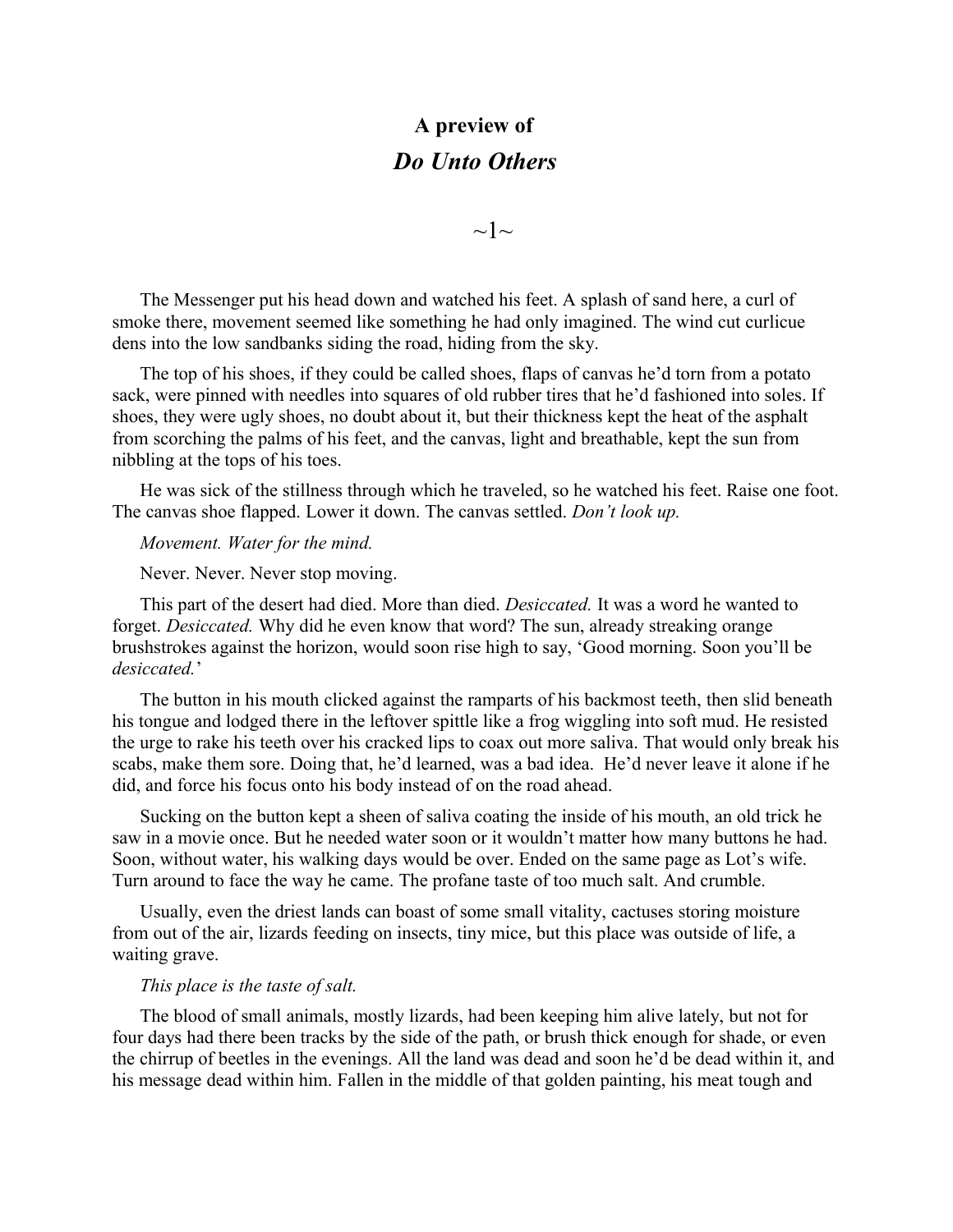chewy. Stopping would be the easiest thing to do. Stopping would make his feet happy. No shame in stopping. Stopping only for a minute. The easiest thing to do.

Stop. Stop. Stop. Why not stop?

Finally he gave in and raked his teeth across his lips, felt that sweet tang, heard the creak of enamel against his lips, a noise in the world that he'd made. He'd give into that minor urge to quiet the larger temptation. Damn the sand and the heat and the emptiness. It couldn't have him. No place could have him until he found where he was meant to go.

His foot in the air, the canvas billowed. Set it down again. The canvas settled.

A stroke of wind blowing across the road briefly stripped the path down to the black, flashing with a stripe of yellow. The Messenger withered a glance over the sifting sand, looking for the telltale fan trail of a salamander's swishing tail. His lips had begun to bleed again and he tasted copper.

*You know what would be great right now? A pear! Mmm. I know you were never a big pear guy; you didn't like the gritty texture of their rinds, but oh man, remember how juicy they were? How they'd squirt juice down over your lips, juice to your chin.... Juice you'd have to wipe away. Remember how that annoyed you then?*

No sign of life, the Messenger raked his eyes around the shifting patterns the wind had made, searching for a story to save him.

*Mmm. Remember when Molly would bring home fresh watermelon from the market, and you'd sit by the open window, spitting seeds out. Ten floors below....*

He hefted his metal and plastic parasol higher, leaning it against his shoulder. It had grown progressively heavier the past few days. Raising his eyes further afield, towards the horizon, he hoped to see mountains. By the light of the moon the last few nights he'd seen their silhouettes, their tips making a jagged line of the horizon. That's how he'd known them for mountains, their icicle edges; only at night could he see them; during the day the air was haze.

Maybe it was to those mountains that he'd wanted to go? It was certainly where the road was going. Only, those mountains were days away yet, and his road was now measured in hours, not miles. He'd never live so long. Days.

It was looking towards where he hoped to see mountains that he saw what he hadn't thought to see ever again: shadow, slanted into an arrow, an aberration in the golden flat. Strange to see a shadow that was not his own. He blinked, and shifted his hat on his head for better light. The shadow remained out there in the sand, not simply a dark spot of desire in his eyes.

For a moment he nearly decided not to go. Danger hid in shadows. Snakes liked the shade. Men with guns made shadows; their guns cast shadows too, though he'd left men with guns, and men in general, behind long ago. The Messenger twirled his parasol in thought. The sun was rising. His arm was wavering. What choices there were to make had already been made for him.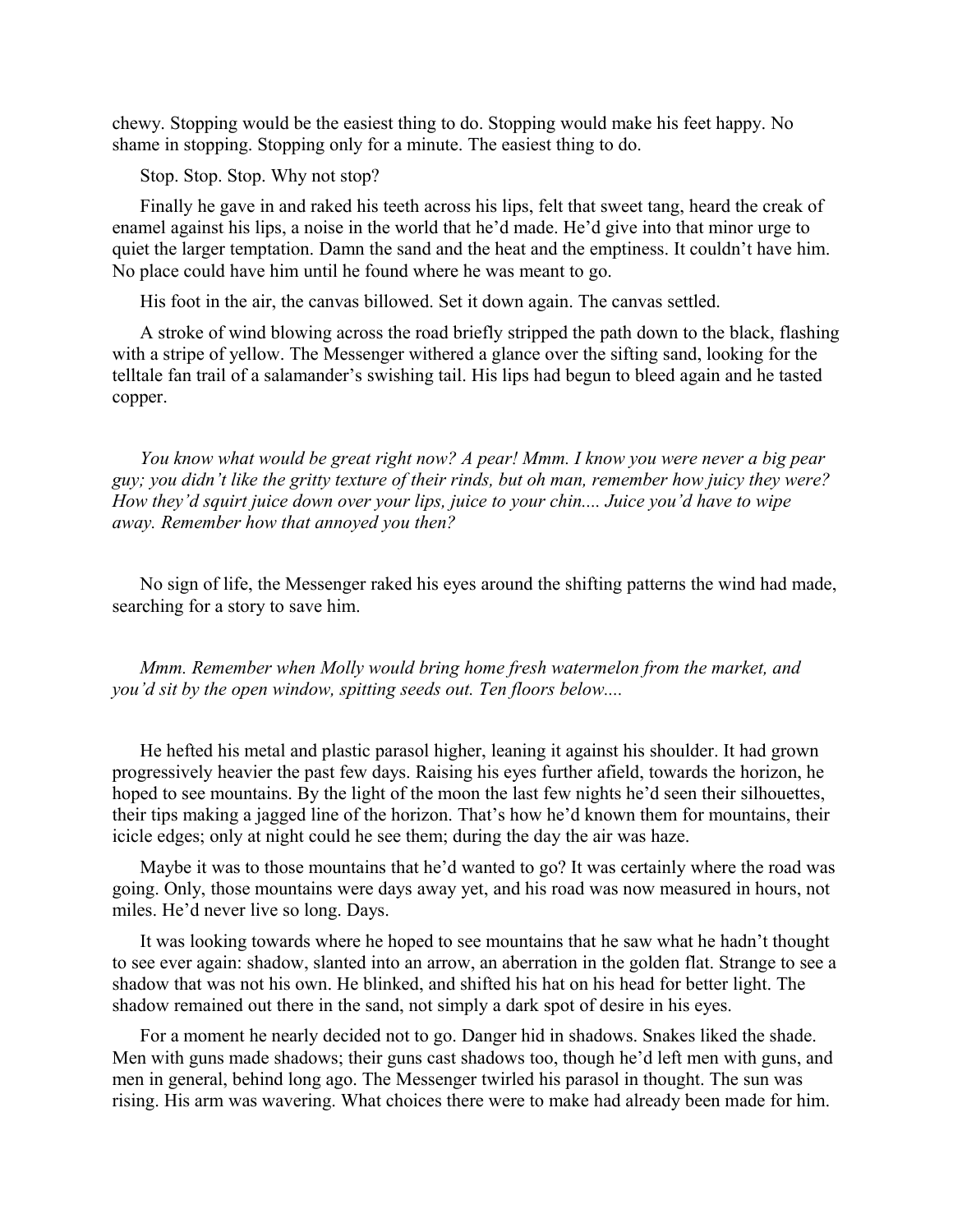Stepping off the road, he kicked sand ahead of him as he went, reluctantly leaving the road, the security of purpose.

 $\sim^*$ 

In the end it was a day of rarities.

He found an old shed buried in the sand, and that was rare. It was rare that there were no snakes inside to hiss at him as he tumbled through a window; snakes sought the shade as much as men. It was a rarity of relative coolness in there, and rare that he caught a scrawny lizard living inside the shed for his supper, like him already half mash from dehydration, despair, and hunger. And rare that, despite how sun-shrivelled he felt, he'd had a hard time falling to sleep, shaking with laughter. How long since he'd laughed last he couldn't even remember, and that too was somehow funny, a rarity in humour.

It wasn't his luck in finding the shed that set him to chuckling. Or the dead lawnmower that he found inside, or the patio umbrella sheathed into a carrying sack on the floor, or the rake, or the hoe, or the spilled bags of dried dirt. It was the green garden hose coiled up on the wall. The green garden hose, cracked like the hard pan.

*Never hold water like that,* he thought. And the laughter had come.

The Messenger fell asleep and dreamed of hourglasses. The next day he gave thanks to the little lizard that had sustained him, and set out walking again. Plants were growing in the lee shade of the shed. Further down the road, brush poked out of the roadside. Eventually he came upon a green sign that read,

Scanlon 22 kilometres

He rested in its shade for a spell, then he carried on.